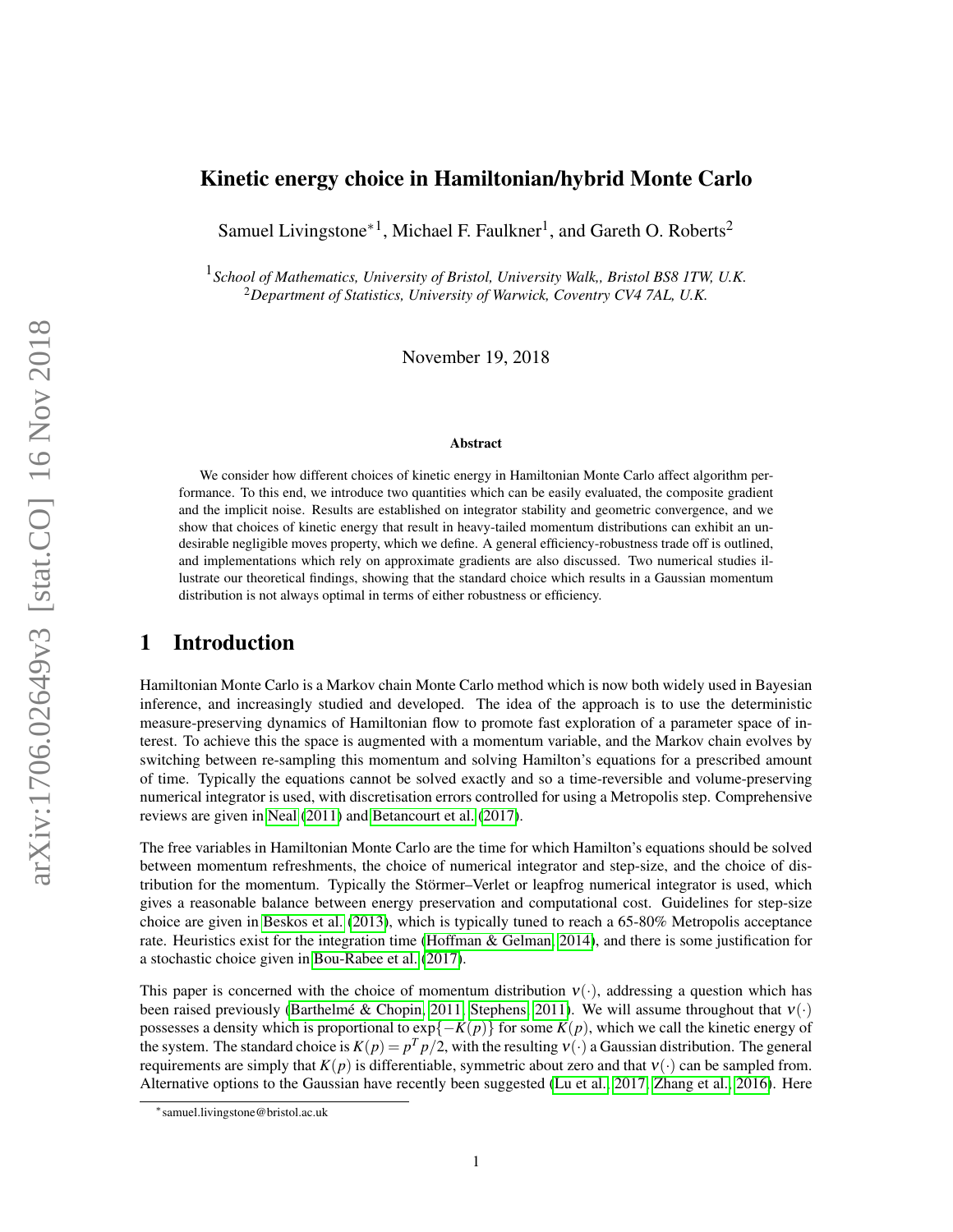we consider how such a choice affects the algorithm as a whole, in terms of stability and convergence, and develop guidelines for practitioners.

Our key findings are that the robustness and efficiency of the method can to some degree be controlled through the quantity  $\nabla K \circ \nabla U(x)$ , notation defined below, which we term the composite gradient. In particular, we propose that balancing the tails of the kinetic energy with those of the potential to make this approximately linear in *x* should give good performance, and that no faster than linear growth is necessary for algorithm stability. When  $\pi(\cdot)$  is very light-tailed, this can be done by choosing  $v(\cdot)$  to be heavier-tailed. There are, however, serious disadvantages to choosing any heavier tails than those of a Laplace distribution, which can result in the sampler moving very slowly in certain regions of the space. We introduce a negligible moves property for Markov chains to properly characterize this behaviour. We also find that in practice considering the distribution of  $\nabla K(p)$ , which we term the implicit noise, is important, since this governs the behaviour of the sampler in regions where  $\|\nabla U(x)\|$  is small. We suggest various choices for controlling these two quantities, and support our findings with a numerical study. We also comment on how changing the kinetic energy can affect behaviour when  $\nabla U(x)$  is approximated, either through subsampling or within an exactapproximate Monte Carlo scheme.

#### 1.1 Setup, notation and assumptions

Throughout we denote the distribution from which expectations are desired by  $\pi(\cdot)$ . We assume that  $\pi(\cdot)$ possesses a density which is proportional to  $exp{-U(x)}$ , for some  $C^1(\mathbb{R}^d)$  potential  $U : \mathbb{R}^d \to [0,\infty)$ , where  $x \in \mathbb{R}^d$ . The Hamiltonian is formed as  $H(x, p) = U(x) + K(p)$ , where  $p \in \mathbb{R}^d$  and  $K : \mathbb{R}^d \to [0, \infty)$  is a continuously differentiable kinetic energy, and the corresponding Hamiltonian dynamics are given by

<span id="page-1-0"></span>
$$
\dot{x} = \nabla K(p), \quad \dot{p} = -\nabla U(x). \tag{1}
$$

We restrict ourselves to separable Hamiltonians, meaning the distribution for  $p$  does not depend on  $x$ , as in this case general purpose and well-studied explicit numerical integrators are available [\(Leimkuhler & Reich,](#page-13-4) [2004\)](#page-13-4). We also focus on the leapfrog numerical integrator [\(Neal, 2011\)](#page-14-0) and a choice of integration time  $T = L\varepsilon$ , where  $\varepsilon$  is the integrator step-size and *L* is the number of leapfrog steps. We assume that *L* is drawn from some distribution  $\Psi(\cdot)$ , which is independent of the current x and p, and denote the result of solving [\(1\)](#page-1-0) using this integrator for *T* units of time given the starting position and momentum  $(x, p)$  as  $\tilde{\varphi}_T(x, p)$ . With these tools, the Hamiltonian Monte Carlo method is described as Algorithm [1](#page-1-1) below.

#### Algorithm 1. Hamiltonian Monte Carlo

```
Require x
0
, ε
For i = 1 to i = nDraw p \sim v(\cdot)Draw L \sim \Psi(\cdot) and set T = L\varepsilonPropose (x^*, p^*) \leftarrow \tilde{\varphi}_T(x^{i-1}, p)Set x^i ← x^* with probability 1 \wedge \exp\left\{H(x^{i-1}, p) - H(x^*, p^*)\right\},otherwise set x^i \leftarrow x^{i-1}Output x = (x^0, ..., x^n)
```
We work on the Borel space  $(\mathbb{R}^d, \mathscr{B})$  and product space  $\mathbb{R}^{2d}$  with the product  $\sigma$ -field. Throughout let  $||x||$ ,  $||x||_1$  and  $||x||_{\infty}$  be the Euclidean, *L*<sub>1</sub> and *L*<sub>∞</sub> norms of  $x \in \mathbb{R}^d$ ,  $B_r(x) = \{y \in \mathbb{R}^d : ||y - x|| < r\}$  be the Euclidean ball of radius *r* centred at *x*, and  $\partial_i = \partial/\partial x_i$ . For functions  $f, g : \mathbb{R}^d \to \mathbb{R}^d$ , let  $f \circ g(x) = f(g(x))$ . Whenever a distribution is referred to as having a density then this with respect to the relevant Lebesgue measure. We write *x i* for the *i*th point in a Markov chain produced by Hamiltonian Monte Carlo, and *xi*<sup>ε</sup> for the *i*th step of the leapfrog integrator within a single iteration of the method.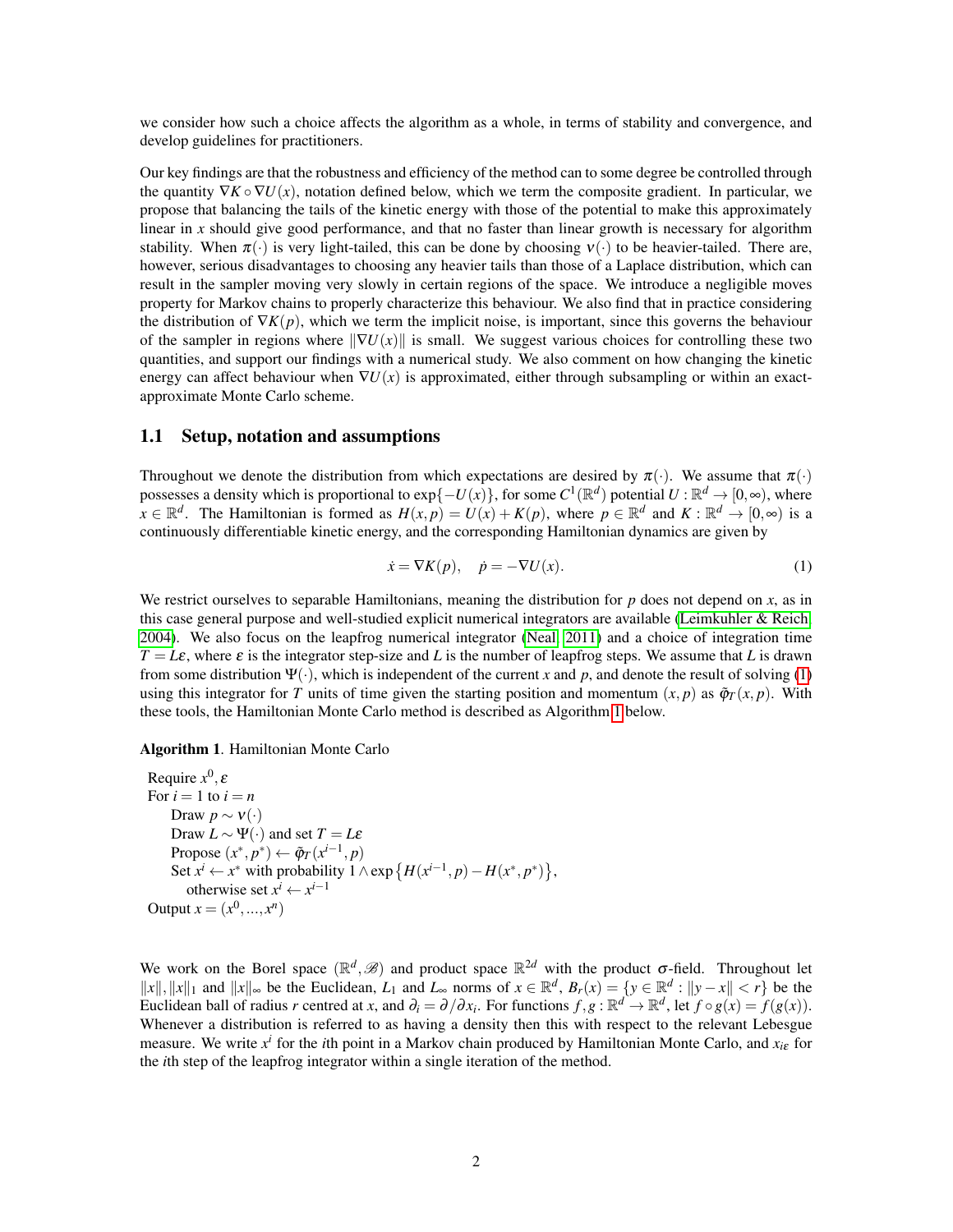## 2 General observations

The effects of changing the proposal input noise distribution are more complex in Hamiltonian Monte Carlo than in the random walk Metropolis and the Metropolis-adjusted Langevin algorithm, two methods for which this question has been studied previously [\(Jarner & Roberts, 2007;](#page-13-5) [Stramer & Tweedie, 1999\)](#page-14-4). For both of these cases the input noise is combined linearly with some deterministic function of the current point of the Markov chain. As a result, larger values of this noise will typically result in larger proposed moves, which may be advantageous if  $\pi(\cdot)$  has heavy tails or possesses multiple modes. By contrast, in Hamiltonian Monte Carlo the choice of kinetic energy alters both the input noise distribution and the Hamiltonian dynamics, and so the impact of different choices is not so transparent.

If we consider how a single proposal in Hamiltonian Monte Carlo perturbs the current position *x i*−1 at iteration *i*, then setting  $x_0 = x^{i-1}$ ,  $p_0 \sim v(\cdot)$  and solving [\(1\)](#page-1-0) for *T* units of time gives

$$
x^* = x_0 + \int_0^T \nabla K \left\{ p_0 - \int_0^s \nabla U(x_u) du \right\} ds.
$$
 (2)

An explicit numerical method typically involves the approximation  $\int_0^h \nabla U(x_u) du \approx \nabla U(x_0) h$  for some suitably chosen *h*. In the case of the leapfrog integrator the approximate solution over a single leapfrog step becomes

$$
x_{\varepsilon} = x_0 + \varepsilon \nabla K \left\{ p_0 - \frac{\varepsilon}{2} \nabla U(x_0) \right\},\tag{3}
$$

with the corresponding momentum update

<span id="page-2-1"></span>
$$
p_{\varepsilon} = p_0 - \frac{\varepsilon}{2} \left\{ \nabla U(x_0) + \nabla U(x_{\varepsilon}) \right\}.
$$
 (4)

Recalling that  $K(p)$  is an even function, meaning  $\nabla K(p)$  is odd, then it will turn out that in many cases the function that intuitively governs the speed of the *x*-dynamics when  $\|\nabla U(x)\|$  is large is

<span id="page-2-0"></span>
$$
\nabla K \circ \nabla U(x),\tag{5}
$$

which we refer to from this point as the composite gradient. Although in practice the choice of  $\varepsilon$  will influence sampler behaviour, we will demonstrate that a qualitative understanding can be developed by considering only [\(5\)](#page-2-0). Similarly, when  $\|\nabla U(x)\|$  is small,  $x_{\varepsilon}$  will resemble a random walk proposal with perturbation  $\varepsilon$ multiplied by  $\nabla K(p_0)$ , which we refer to as the implicit noise. We argue that an appropriate choice of kinetic energy is one for which these two quantities are both suitably optimized over, and in the next sections we examine both when this can be done and what a suitable choice for each should be.

### 3 The composite gradient

#### 3.1 Geometric convergence and long term stability

We begin with some general results relating the choice of kinetic energy to the composite gradient, and potential consequences for the convergence rate of the method.

**Definition 1.** *We call a distribution which has a density*  $f(x) \propto \exp\{-g(x)\}\$  *heavy-tailed <i>if* lim $\|x\| \to \infty \|\nabla g(x)\|$  = 0*, and* light-tailed *if*  $\lim_{\|x\| \to \infty} \|\nabla g(x)\| = \infty$ *.* 

Distributions which do not fall into either category are those for which the tails are heavy in some directions and light in others, for which the sampler will behave very differently in distinct regions of the space. A detailed study of these is beyond the scope of this work, though we conjecture that the least favourable region would dictate convergence. We also do not include distributions with exponentially decaying densities, which are often treated as a special case when analysing Metropolis–Hastings methods [\(Jarner & Hansen, 2000\)](#page-13-6).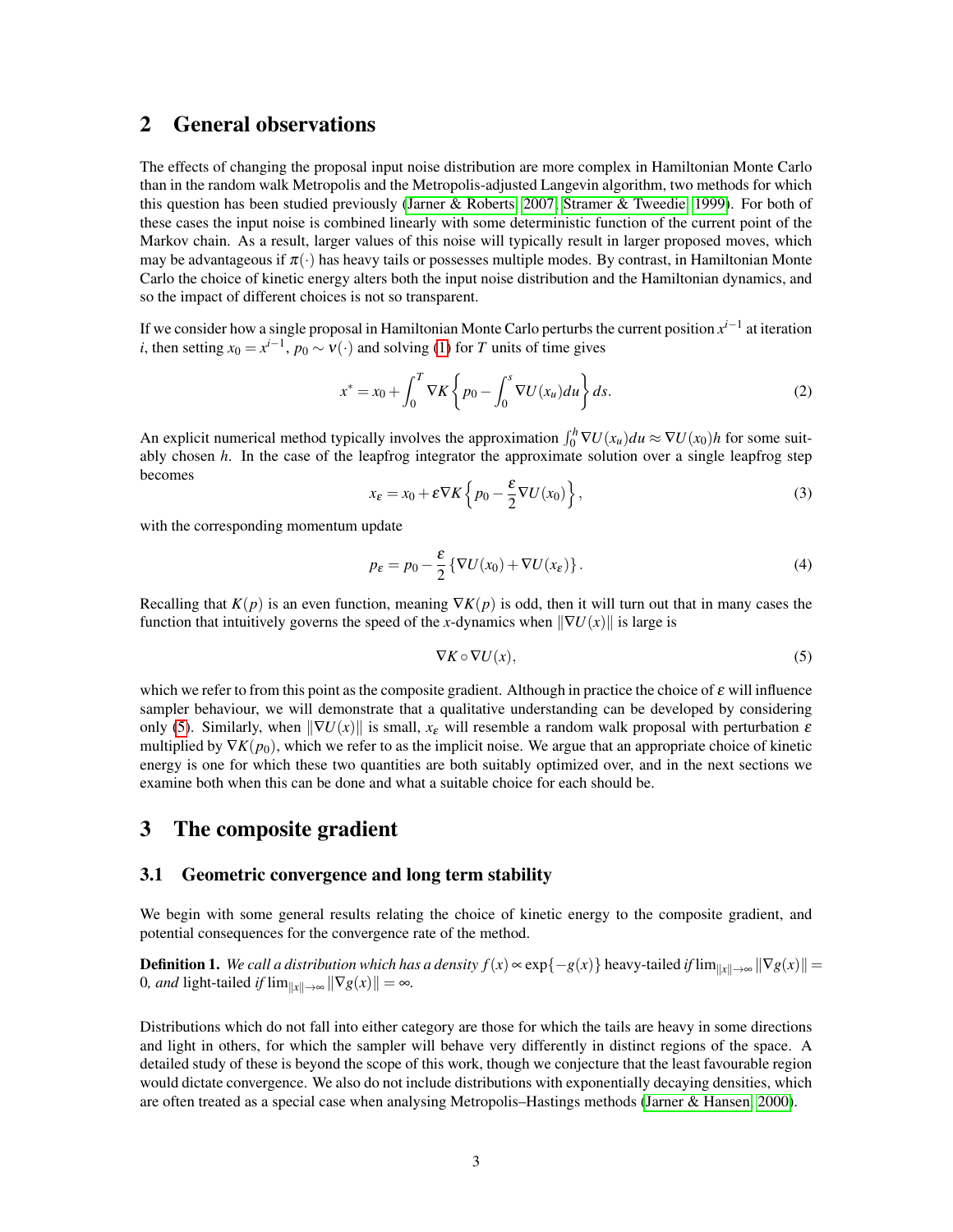Recall that a  $\pi$ -invariant Markov chain with transition kernel P is called geometrically ergodic if for some positive constants  $C < \infty$ ,  $\rho < 1$  and a Lyapunov function  $V : \mathbb{R}^d \to [1, \infty)$  the bound

<span id="page-3-2"></span>
$$
||P^{n}(x,\cdot)-\pi(\cdot)||_{TV} \le CV(x)\rho^{n}
$$
\n(6)

can be constructed, where  $\|\mu(\cdot) - \nu(\cdot)\|_{TV}$  denotes the total variation distance between two measures  $\mu(\cdot)$ and  $v(\cdot)$ . See for example [Roberts & Rosenthal](#page-14-5) [\(2004\)](#page-14-5) for more details.

<span id="page-3-3"></span>Proposition 1. *In either of the following cases Algorithm [1](#page-1-1) will not produce a geometrically ergodic Markov chain:*

- $(i)$   $\pi(\cdot)$  *is heavy-tailed*
- *(ii)*  $\pi(\cdot)$  *is light-tailed and the following conditions hold:* 
	- *1. The composite gradient satisfies*

<span id="page-3-4"></span>
$$
\lim_{\|x\| \to \infty} \frac{\|\nabla K \circ \nabla U(x)\|}{\|x\|} = \infty,\tag{7}
$$

*2. There is a strictly increasing unbounded function*  $\phi$  :  $[0, \infty) \to [1, \infty)$  *and*  $m_1, m_2 < \infty$  *with*  $m_1 \geq 1$  *such that for every*  $M \ge m_1$  *and*  $||x|| \ge m_2$ 

<span id="page-3-1"></span><span id="page-3-0"></span>
$$
||y|| \ge M||x|| \implies ||\nabla U(y)|| \ge \phi(M) ||\nabla U(x)||. \tag{8}
$$

- 3. Setting  $\triangle H(x_0, p_0) = H(x_{L\varepsilon}, p_{L\varepsilon}) H(x_0, p_0)$  and  $\triangle(x_0, p_0) = ||x_{L\varepsilon}|| ||x_0|| + ||p_{L\varepsilon}|| ||p_0||$ ,  $\triangle(x_0, p_0) \rightarrow \infty \implies \triangle H(x_0, p_0) \rightarrow \infty.$  (9)
- 4. For all  $\delta < \infty$ , there is a  $C_{\delta} > 0$  such that for all  $x \in \mathbb{R}^d$

<span id="page-3-6"></span>
$$
\frac{\|\nabla K\{\delta\nabla U(x)\}\|}{\|\nabla K\circ\nabla U(x)\|} \ge C_{\delta}
$$
\n(10)

*5. Either K*(*p*) *satisfies*

<span id="page-3-7"></span>
$$
||p|| \ge ||y|| \implies ||\nabla K(p)|| \ge ||\nabla K(y)||,\tag{11}
$$

*or there is a*  $k : \mathbb{R} \to \mathbb{R}$  *such that*  $K(p) := \sum_{i=1}^{d} k(p_i)$  *and* 

<span id="page-3-5"></span>
$$
|p_i| \ge |y_i| \implies |k'(p_i)| \ge |k'(y_i)|. \tag{12}
$$

*for all i.*

Remark 1. *Condition 4 in part (ii) will be satisfied if, for example,* ∇*K is a homogeneous function. It is satisfied for all choices considered in this work.*

For the standard quadratic choice of kinetic energy the Hamiltonian Monte Carlo method will not produce a geometrically ergodic Markov chain when  $\pi(\cdot)$  has heavy-tails [\(Livingstone et al., 2016\)](#page-14-6). Part (i) of the above states that no choice of kinetic energy which is independent of  $x$  can rectify this. We explain why in subsection [5.3.](#page-9-0) Part (ii) states that provided the density is sufficiently regular that [\(9\)](#page-3-0) holds, and that the degree of tail oscillation in  $\|\nabla U(x)\|$  is restricted through [\(8\)](#page-3-1), then the composite gradient should not grow faster than linearly in  $||x||$  for geometric ergodicity. Within the class of kinetic energies for which this requirement is met, we motivate an optimal choice in subsection [3.3.](#page-5-0)

The composite gradient was deduced based on studying the leapfrog integrator over a single step. Next, however, we argue that controlling this quantity in fact induces stability over multiple leapfrog steps.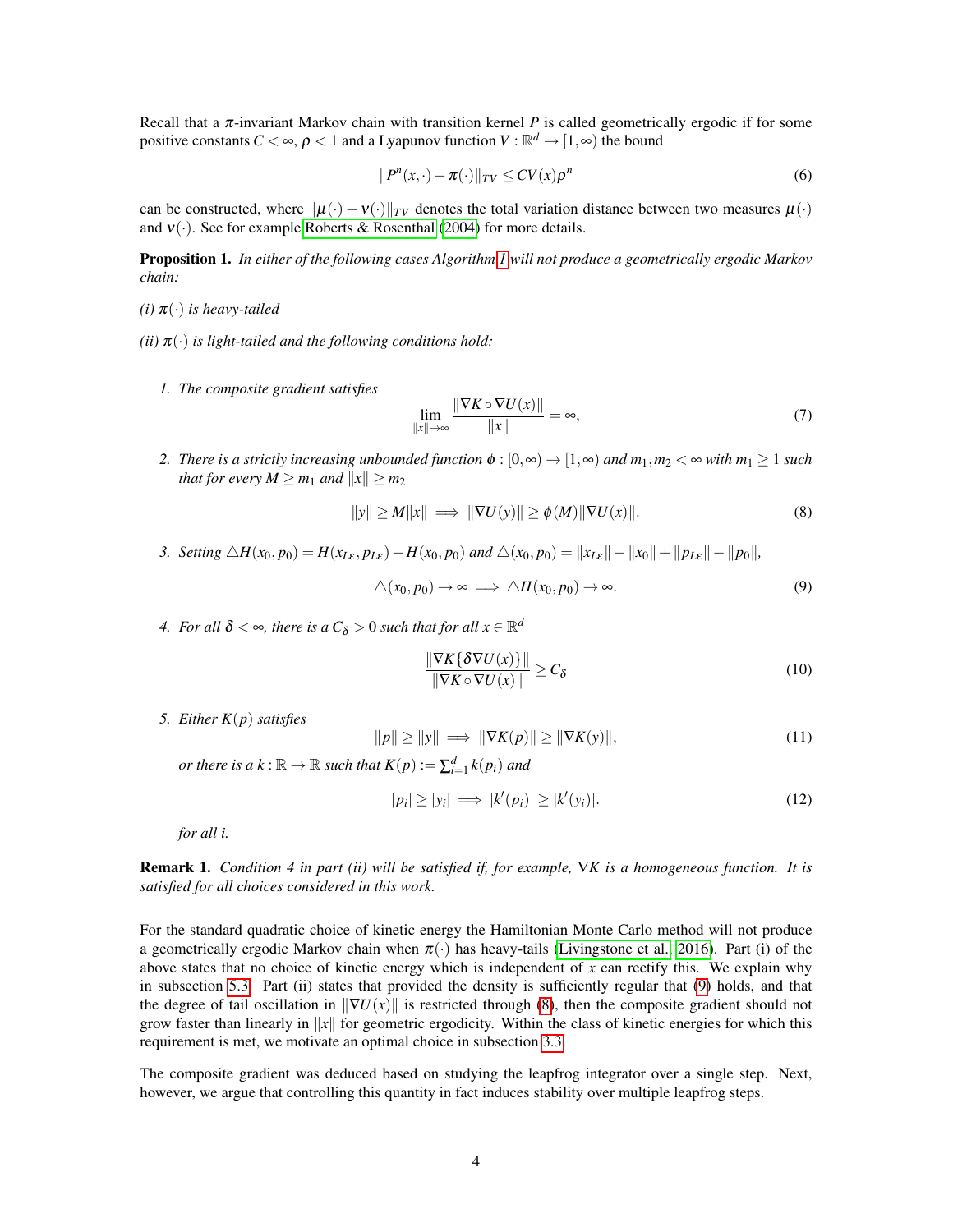<span id="page-4-3"></span>**Proposition 2.** *If for some*  $q > 0$  *and A,B,C,D* <  $\infty$ 

$$
\|\nabla U(x)\| \le A\|x\|^q + B, \qquad \|\nabla K(p)\| \le C\|p\|^{\frac{1}{q}} + D,\tag{13}
$$

*then*  $\limsup_{\|x\| \to \infty} \|\nabla K \circ \nabla U(x)\| / \|x\| < \infty$ , and furthermore if  $\|p_0\| \le E_0 \|x_0\|^q + F_0$  for some  $E_0, F_0 < \infty$ , *then writing*  $x_{L\epsilon}$  *and*  $p_{L\epsilon}$  *as functions of*  $x_0$  *and*  $p_0$ *, it holds that* 

$$
||x_{L\varepsilon}(x_0,p_0)|| \leq E_L ||x_0|| + F_L, \qquad ||p_{L\varepsilon}(x_0,p_0)|| \leq \mathbf{G}_L ||x_0||^q + \mathbf{H}_L.
$$

*for some*  $E_L$ ,  $F_L$ ,  $G_L$ ,  $H_L < \infty$  *which do not depend on x*<sub>0</sub>.

As a contrast, if the assumption on  $\nabla K(p)$  was replaced with  $\|\nabla K(p)\| \leq C\|p\| + D$ , then the bound would read  $||x_{L\varepsilon}(x_0, p_0)|| = E_L ||x_0||^{1/\sqrt{q^L}} + F_L$ , which grows exponentially in *L* when  $q > 1$ .

### <span id="page-4-1"></span>3.2 Kinetic energies that induce negligible moves

Next we consider a heavy-tailed choice of  $v(\cdot)$ . In this instance the composite gradient will in fact decay as  $\|\nabla U(x)\|$  grows, meaning that if  $\pi(\cdot)$  is light-tailed the resulting Markov chain will move very slowly in some regions of the space. We formalize this intuition below.

Definition 2. *We say that a Markov chain on* R *<sup>d</sup> with transition kernel P possesses the* negligible moves *property if for every*  $\delta > 0$ 

<span id="page-4-0"></span>
$$
\lim_{\|x\| \to \infty} P\{x, B_\delta(x)\} = 1. \tag{14}
$$

<span id="page-4-2"></span>**Proposition 3.** If  $\pi(\cdot)$  is light-tailed and  $v(\cdot)$  is heavy-tailed then a Markov chain produced by the Hamilto*nian Monte Carlo method possesses the negligible moves property.*

In general this property seems undesirable, the implication being that if the current point  $x$  has large norm then the chain is unlikely to move very far in any appreciable number of steps. It does not, however, preclude geometric ergodicity, as often such steps can be close to deterministic in a desirable direction. We give a simple example to illustrate the phenomenon.

Example 1. *Consider the Markov chain with transition*

$$
x^{i} = \max(x^{i-1} - 1 + \xi^{i}, 1), \ \xi^{i} \sim N(0, 1),
$$

*which is geometrically ergodic as shown in section 16.1.3 of [Meyn & Tweedie](#page-14-7) [\(1993\)](#page-14-7). Then the transformed Markov chain*  $(y^{i})_{i\geq 1}$ , where each  $y^{i} = \log(x^{i})$ , is also geometrically ergodic, but possesses the negligible *moves property.*

Although a geometrically decaying convergence bound can still be established in such cases, the slow movement of the chain when  $||x||$  is large is accounted for in the Lyapunov function  $V(x)$  present in the bound [\(6\)](#page-3-2).

<span id="page-4-4"></span>**Proposition 4.** *If* [\(14\)](#page-4-0) *holds for a Hamiltonian Monte Carlo method then any Lyapunov function V* :  $X \rightarrow$ [1,∞) *cannot satisfy either of the following:*

*(i)* log *V* is uniformly lower semi-continuous, meaning for all  $\varepsilon' > 0$ , there is a  $\delta' < \infty$  such that if  $||y - x|| \leq \delta'$ , *uniformly in x, then*  $log V(y) \ge log V(x) - \varepsilon'$ .

*(ii) There is an s*  $\in (0, \infty)$  *such that*  $\liminf_{\|x\| \to \infty} V(x)e^{-s\|x\|} = c$  *for some*  $c \in (0, \infty)$ *.* 

The above implies that Lyapunov functions will typically exhibit faster than exponential growth in  $||x||$ , meaning the penalty in the bound [\(6\)](#page-3-2) for starting the chain in the tails of the distribution will be very large. This reflects the fact that the chain will take a long time to move an appreciable distance and hence approach equilibrium. So although the negligible moves property does not preclude geometric convergence, we regard it as an undesirable feature.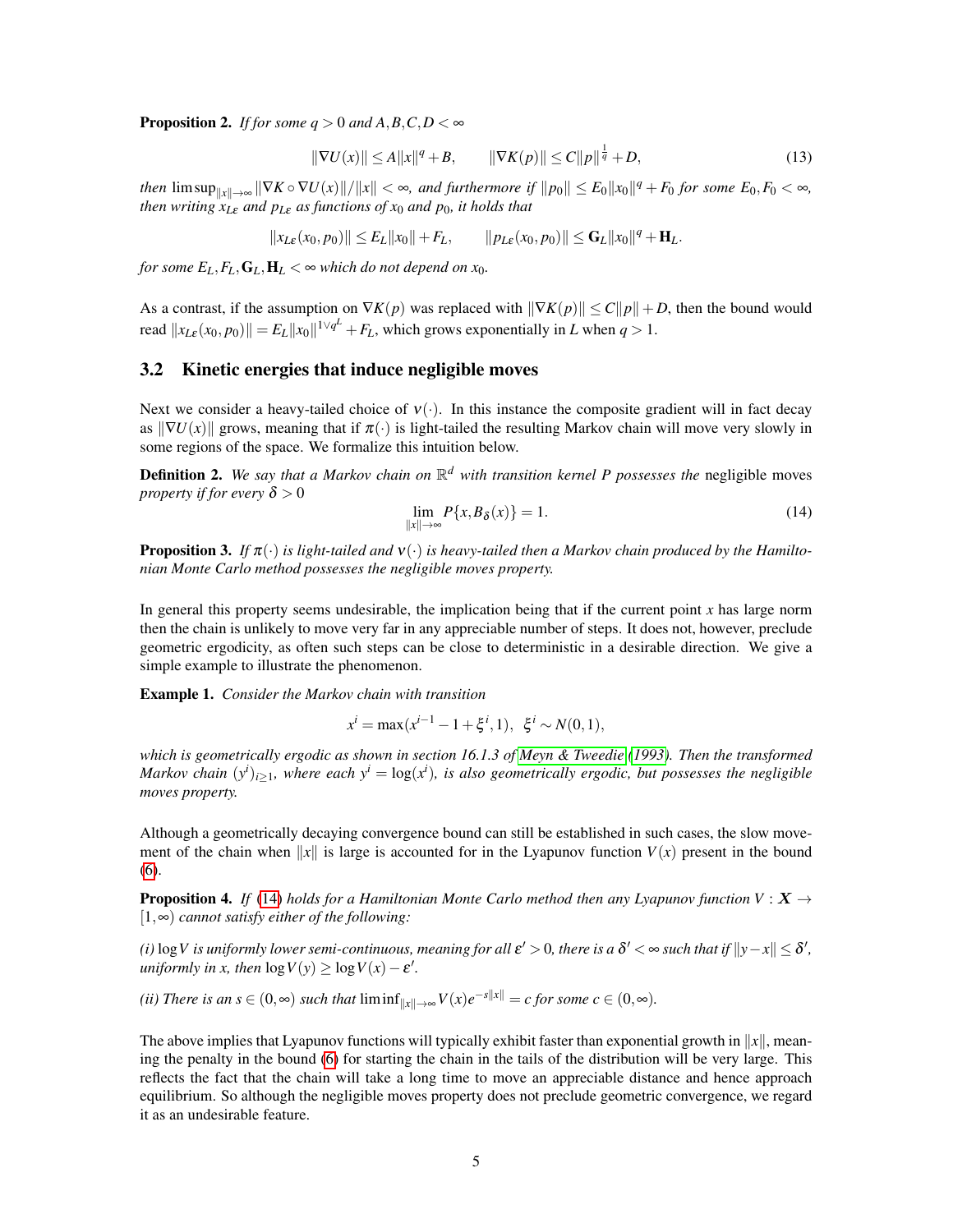#### <span id="page-5-0"></span>3.3 Illustrative example

Part (ii) of Proposition [1](#page-3-3) relates to the numerical solution of [\(1\)](#page-1-0) using the leapfrog method. If the composite gradient grows faster than linearly in  $||x||$  then the dynamical system exhibits stiffness, meaning gradients change very quickly and hence numerical approximations in which they are assumed to be constant over small time periods will become unstable. Two possible remedies are to use a more complex implicit numerical method or adaptive step-size control, as discussed in [Okudo & Suzuki](#page-14-8) [\(2016\)](#page-14-8). With the standard choice of kinetic energy  $\nabla K \circ \nabla U(x) = \nabla U(x)$ , meaning these instabilities occur when  $\|\nabla U(x)\|$  grows faster than linearly in ||x||. Since the composite gradient dictates this phenomenon in general, fast growth in  $\nabla U(x)$  can be counteracted by choosing a kinetic energy which is subquadratic in  $\|p\|$ . Physically, choosing a slowly growing kinetic energy slows down the Hamiltonian dynamics, meaning the system [\(1\)](#page-1-0) is no longer stiff in the *x*-coordinate and hence simple numerical schemes like the leapfrog method become stable. We can further use the same idea when  $\nabla U(x)$  exhibits relatively slow growth by choosing a fast-growing kinetic energy which will speed up the flow allowing the chain to explore the state space more efficiently.

To demonstrate this phenomenon more concretely we consider the family of separable Hamiltonians *H* :  $\mathbb{R}^2 \to [0, \infty)$  given by

<span id="page-5-1"></span>
$$
H(x,p) = \alpha^{-1}|x|^{\alpha} + \beta^{-1}|p|^{\beta},
$$
\n(15)

for suitable choices  $\alpha, \beta > 1$ , which is necessary to ensure continuity of the derivative. Hamilton's equations are

<span id="page-5-2"></span>
$$
\begin{aligned} \n\dot{x} &= \text{sgn}(p)|p|^{\beta - 1} \\ \n\dot{p} &= -\text{sgn}(x)|x|^{\alpha - 1} \n\end{aligned} \tag{16}
$$

The flow is periodic since the contours of *H* are closed curves in  $\mathbb{R}^2$ . These kinetic energies correspond to choosing  $v(\cdot)$  from the exponential power family of [Box & Tiao](#page-13-7) [\(1973\)](#page-13-7), for which direct sampling schemes are provided in [Mineo](#page-14-9) [\(2014\)](#page-14-9). [Zhang et al.](#page-14-3) [\(2016\)](#page-14-3) recommend choosing this class of momentum distributions in Hamiltonian Monte Carlo. The following proposition shows how the the period length depends on the initial value of the Hamiltonian.

<span id="page-5-3"></span>Proposition 5. *For the class of Hamiltonians given by* [\(15\)](#page-5-1) *and dynamics given by the exact solutions to* [\(16\)](#page-5-2)*, the period length*

$$
\mathscr{P}(E)=\inf_{t>0}\left\{t:(x_t,p_t)=(x_0,p_0)\right\}
$$

*is related to the initial value of the Hamiltonian*  $E = H(x_0, p_0)$  *through the expression* 

$$
\mathscr{P}(E) = c_{\alpha,\beta} E^{\eta}, \quad \eta = \frac{1 - (\beta - 1)(\alpha - 1)}{\alpha \beta},
$$

*where*  $c_{\alpha,\beta} < \infty$  *does not depend on E. In particular, if*  $\alpha = 1 + \gamma$  *and*  $\beta = 1 + \gamma^{-1}$  *for some*  $\gamma \in (0,\infty)$ *, then*  $\nabla K \circ \nabla U(x) = x$  and  $\eta = 0$ , meaning the period length does not depend on E.

The above result characterizes precisely how the speed of the Hamiltonian flow depends on the growth rates of the potential and kinetic energies. If  $\eta < 0$  the flow will be very fast at higher energies, and so explicit numerical methods will typically become unstable when |*x*| is large. If  $\eta > 0$  then the period length will increase with |*x*|, so numerical methods will be more stable, but the sampler may take some time to move from the tails back into the centre of the space.

The ideal choice in terms of finding the right balance between efficiency and numerical stability would therefore appear to be setting  $\eta = 0$ , which for this class of models can be achieved by choosing the kinetic energy as the  $L_p$  dual of the potential. This corresponds to setting  $\alpha = 1 + 1/(\beta - 1)$ , which produces an algorithm for which the flow behaves in an auto-regressive manner when  $|x|$  is large, since the composite gradient will be similar in magnitude to the current point. In this case tuning the method should also be more straightforward, as a choice of integrator step-size and integration time made in the transient phase should still be reasonable at equilibrium. When  $\eta < 0$ , for any fixed choice of step-size  $\varepsilon > 0$  there is an  $M_{\varepsilon} < \infty$  such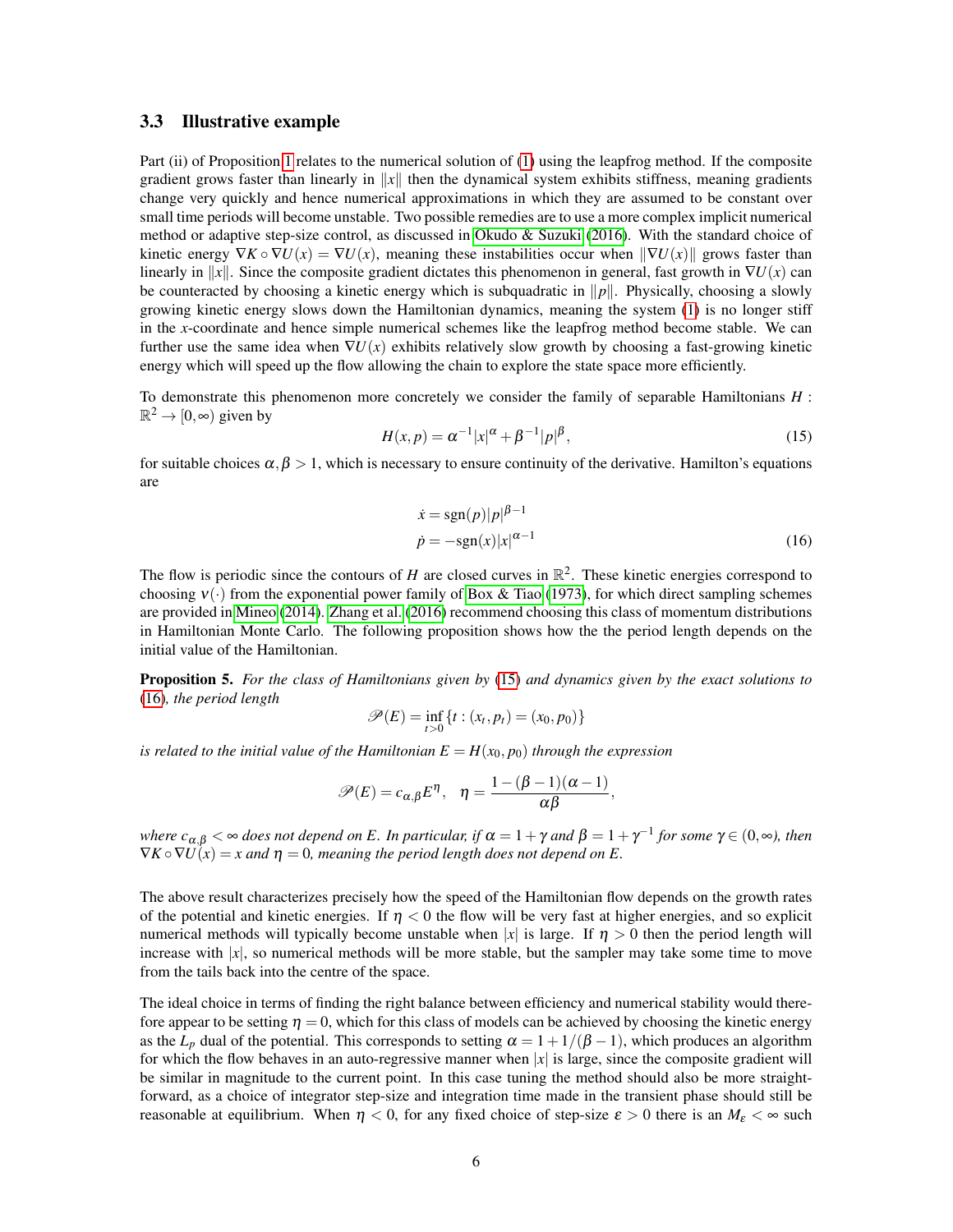

<span id="page-6-0"></span>Figure 1: Histograms showing how different choices of the momentum distribution  $v(\cdot)$  can affect typical values of  $\nabla K(p)$ .

that when  $|x| > M_{\epsilon}$  the algorithm will become numerically unstable, and when  $\eta > 0$  then it would be desirable in the transient phase to choose a comparatively large value for  $\varepsilon$  and take more leapfrog steps, which may result in many proposals being rejected and unnecessary computational expense when the chain reaches equilibrium.

### <span id="page-6-1"></span>4 The implicit noise

There are likely to be regions in the centre of the space in which  $\|\nabla U(x_0)\|$  is small, meaning the increment  $\epsilon \nabla K\{p_0 - \epsilon \nabla U(x_0)/2\} \approx \epsilon \nabla K(p_0)$ . This can occur when the density  $\pi(x)$  contains flat regions, and we show one such case in section [6.](#page-9-1) In these regions Hamiltonian Monte Carlo resembles a random walk Metropolis with proposal  $x_{L\varepsilon} \approx x_0 + L\varepsilon \nabla K(p_0)$ . It would seem sensible to choose  $K(p)$  such that the distribution of  $\nabla K(p)$  would be an appropriate choice in a random walk Metropolis here.

For the standard quadratic choice  $\nabla K(p) = p$ , which is hence also Gaussian. Different choices of kinetic energy, which may seem sensible by analysing the composite gradient, can however result in very different distributions for the implicit noise, which can either become bi-modal or exhibit very light tails. We plot histograms of  $\nabla K(p)$  for some natural choices of momentum distribution in figure [1.](#page-6-0)

The optimum choice of implicit noise will typically be problem dependent, but it would seem logical to follow the standard choices used in the random walk Metropolis. Bi-modal distributions have recently been suggested for this method (Yang & Rodríguez, 2013), but we found that something which resembles a Gaussian distribution for small values of *p* performed favourably in experiments.

### 5 General guidelines and the efficiency-robustness trade off

The above results allow us to offer some general strategies and observations for choosing a kinetic energy, dependent on the objectives of the user.

If we deem the goal to be to maximize the speed of the flow when  $||x||$  is large whilst retaining numerical stability, then an appropriate choice of kinetic energy for a given potential *U* is one for which when  $\|\nabla U(x)\|$ is large  $\nabla K\{p_0 - \varepsilon \nabla U(x_0)/2\} \approx -c_{\varepsilon}x$  for some  $c_{\varepsilon} > 0$ . This can be achieved when  $\nabla U(x)$  is invertible through the choice

$$
\nabla K(p) \approx \nabla U^{-1}(p),\tag{17}
$$

which implies that  $\nabla K \circ \nabla U(x) \approx \nabla U^{-1} \circ \nabla U(x) = x$ . Of course often  $\nabla U(x)$  will not possess an inverse, in which case the considering the leading order term in  $\|\nabla U(x)\|$  is of greatest importance. Below we give some examples of how such a choice for  $K(p)$  can be constructed.

**Example 2.** *If*  $x \sim N(0, \Sigma)$  *then*  $\nabla U(x) = \Sigma^{-1}x$ , *meaning*  $-(\nabla U)^{-1}(-p) = \Sigma p$ , *implying the choice*  $p \sim$  $N(0, \Sigma^{-1})$  and corresponding kinetic energy  $K(p) = p^T \Sigma p/2$ .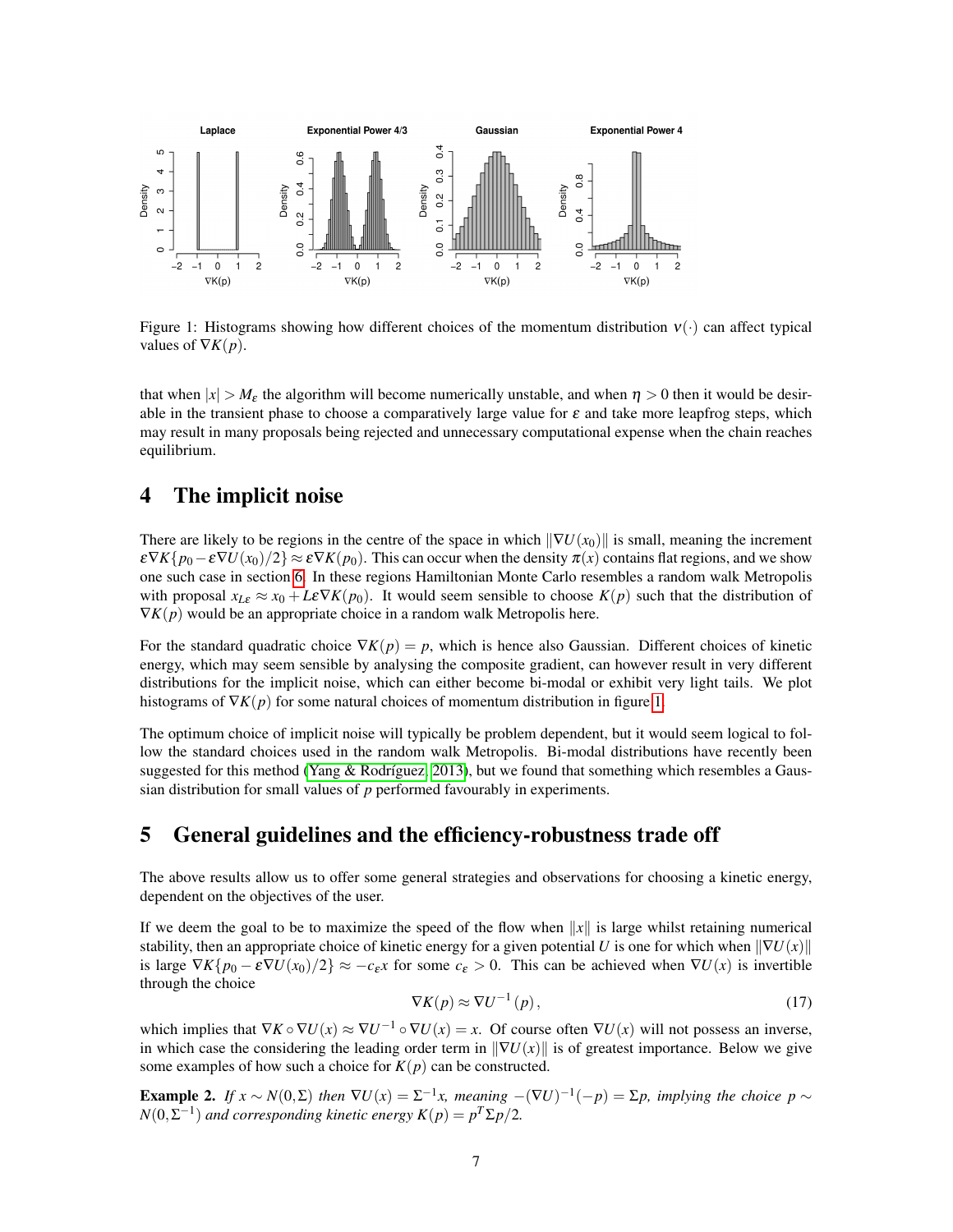**Remark 2.** *This result is intuitive, as if*  $K(p) = p^T M^{-1} p/2$ , then the proposal after a single leapfrog step *will be*  $x_{\epsilon} = x_0 - \epsilon^2 M^{-1} \nabla U(x)/2 + \epsilon M^{-1/2} z$  with  $z \sim N(0,I)$ . This is equivalent to a Metropolis-adjusted *Langevin algorithm proposal with pre-conditioning matrix M*−<sup>1</sup> *, and in that setting it is known that this should be made equal to* Σ *for optimal sampling [\(Roberts & Rosenthal, 2001;](#page-14-11) [Dalalyan, 2017\)](#page-13-8).*

**Example 3.** *Consider a distribution with density*  $\pi(x) \propto e^{-U(x)}$  *where* 

$$
U(x) = C(\alpha x^4 - \beta x^2),
$$

*for some*  $C, \alpha, \beta > 0$ *. Such double well potential models are important in many areas of physics, including*  $q$ uantum mechanical tunnelling (Liang & Müller-Kirsten, 1992). In this case  $\nabla U(x)$   $=$   $4C\alpha x^3$   $2C\beta x$ , which  $i$ s typically not invertible, but for large  $|x|$  we see that  $\nabla U(x)/x^3$   $\approx$  4C $\alpha$ , which motivates the choice  $\nabla K(p)$   $=$  $p^{1/3}/(4C\alpha)$  *for large*  $|p|$ *.* 

Example 4. *[Park & Casella](#page-14-12) [\(2008\)](#page-14-12) suggest a Bayesian version of the bridge estimator for regression of [Frank & Friedman](#page-13-10) [\(1993\)](#page-13-10). In this case*

$$
U(\beta) = L(\beta) + \lambda \sum_{j=1}^d |\beta_j|^q,
$$

*for some*  $\lambda > 0$ *, where*  $L(\beta)$  *is a suitable loss function. If*  $q > 1$  *and the asymptotic growth of*  $L(\beta)$  *is at*  $m$ ost linear in  $\|\beta\|$ , then the choice  $K(p)=\sum_i |p_i|^\alpha$  with  $\alpha=1+1/(q-1)$  for large  $\|p\|$  would maximize the *speed of convergence during the transient phase of the algorithm. Logistic regression, the Huberized loss of [Park & Casella](#page-14-12) [\(2008\)](#page-14-12) and the asymmetric pinball loss [\(Yu & Moyeed, 2001\)](#page-14-13) are possible choices for L*(β) *which fit this criterion.*

**Example 5.** *[Neal](#page-14-14)* [\(2003\)](#page-14-14) proposes the hierarchical model  $x_i | v \sim N(0, e^{\nu})$  for  $i = 1, ..., 9$ , with  $v \sim N(0, 3^2)$ , *resulting in a joint distribution that resembles a ten-dimensional funnel. Here*  $U(x_1,...,x_9, v) = v^2/18 +$  $9v/2 + e^{-v} \sum_i x_i^2/2$ , meaning

$$
\nabla U(x_1,...,x_9,\nu) = \left(2x_1e^{-\nu},...,2x_9e^{-\nu},\frac{\nu}{2}+\frac{9}{2}-\frac{e^{-\nu}}{2}\sum_i x_i^2\right)^T.
$$

*When*  $v \ll 0$  *these gradients can be exponentially large, so a choice of*  $\nabla K(p)$  *that is at most logarithmic in*  $p$  would be needed, which could arise from the choice of kinetic energy  $K(p_i)\approx \{1+\log(1+|p_i|)\}|p_i|.$ 

A general appreciation for the consequences of different kinetic energy choices can be gained by considering a formal Taylor series expansion

$$
\nabla K\left\{p_0 - \frac{\varepsilon}{2}\nabla U(x_0)\right\} = \nabla K\left\{-\frac{\varepsilon}{2}\nabla U(x_0)\right\} + \nabla^2 K\left\{-\frac{\varepsilon}{2}\nabla U(x_0)\right\}p_0 + \cdots
$$

In the Gaussian case  $\nabla^2 K(p) = I$ , meaning the refreshed momentum  $p_0$  interacts linearly with the composite gradient term regardless of the current position in the state space. If however, the momentum distribution is chosen to have heavier than Gaussian tails, then each element of  $\nabla^2 K(p)$  will become negligibly small when  $\|\nabla U(x_0)\|$  is large, reducing the influence of  $p_0$ . A sampler with a flow of this type will move towards a high-density region of the space in an almost deterministic fashion when  $||x||$  is large. We formalize this intuition below.

**Definition 3.** A Hamiltonian Monte Carlo sampler is called deterministic in the tails *if as*  $||x|| \rightarrow \infty$ 

$$
\left\| \nabla^2 K \left\{ \frac{\varepsilon}{2} \nabla U(x) - p \right\} - \nabla^2 K \left\{ \frac{\varepsilon}{2} \nabla U(x) \right\} \right\| \to 0 \tag{18}
$$

*a.s., where p*  $\sim$   $V(\cdot)$ *.* 

Given the above intuition, the following result is immediate.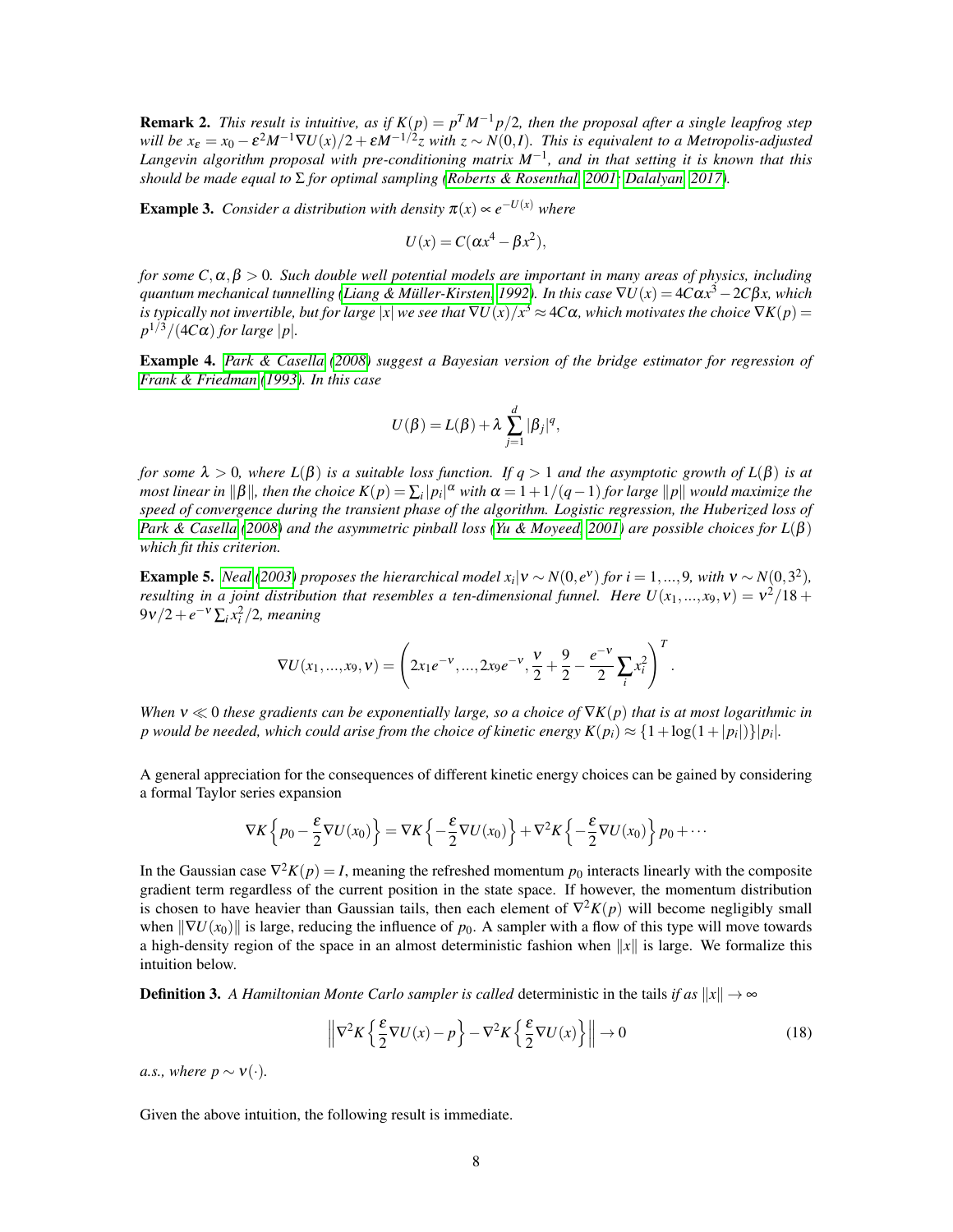<span id="page-8-2"></span>Proposition 6. *A Hamiltonian Monte Carlo sampler will be deterministic in the tails if* π(·) *is light-tailed and K*(*p*) *is twice differentiable with*

<span id="page-8-0"></span>
$$
\lim_{\|p\| \to \infty} \|\nabla^2 K(p)\| = 0.
$$
\n(19)

Remark 3. *Typically if a choice of momentum distribution with heavier than Gaussian tails is made then* [\(19\)](#page-8-0) *will hold.*

As alluded to in subsection [3.3,](#page-5-0) there is a trade off to be made between efficiency and step-size robustness. Choosing a lighter-tailed momentum distribution will result in a faster flow, and potentially a faster mixing Markov chain as a result, but the risk of numerical instabilities is higher, and so the algorithm will be very sensitive to the choice of  $\varepsilon$ . Choosing a heavier-tailed momentum distribution will result in slower flows, meaning algorithm performance will be less sensitive to step-size choice, but the best-case mixing time under the optimal step-size may be slower. We give a numerical example illustrating this in the supplementary material. If the tails are too heavy then the algorithm will also exhibit the negligible moves property of section [3.2.](#page-4-1) A kinetic energy choice with Laplacian tails, for example, would result in a sampler which may be comparatively slow in the tails but is guaranteed to be numerically stable, since in this case the composite gradient is sign $\{p_0 - \varepsilon \nabla U(x_0)/2\}$ , which is bounded from above and below regardless of how fast  $\|\nabla U(x_0)\|$ grows.

Remark 4. *It has recently been shown that by choosing* ν(·) *to be a Laplace distribution one can perform Hamiltonian Monte Carlo on problems for which the standard method is not applicable, such as problems with discontinuous likelihoods or involving discrete parameters. We do not comment further on this here, but see [Nishimura et al.](#page-14-15) [\(2017\)](#page-14-15) for details.*

#### <span id="page-8-1"></span>5.1 Relativistic power kinetic energies

From the above discussion it would seem sensible to design a kinetic energy function that looks similar to the Gaussian choice when its argument is small, but also allows a robust and efficient choice of composite gradient. The relativistic kinetic energy

$$
K(p) = \sum_{i} m_i c_i^2 \left( 1 + \frac{p_i^2}{m_i^2 c_i^2} \right)^{\frac{1}{2}}
$$

suggested in [Lu et al.](#page-14-2) [\(2017\)](#page-14-2), has many such desirable features, since it behaves as a quadratic function for small *p* and is linear when *p* is large. We slightly generalize this choice to allow for different tail behaviours, resulting in the family of relativistic power kinetic energies

$$
K(p) = \sum_{i} \beta^{-1} \left( 1 + \gamma_i^{-1} p_i^2 \right)^{\beta/2},\tag{20}
$$

where  $\beta \ge 1$  and each  $\gamma_i > 0$ . When each  $p_i^2 \ll \gamma_i$  then

$$
K(p) \approx \sum_{i} \beta^{-1} (1 + \gamma_i^{-1} p_i^2) \implies \partial_i K(p) \approx 2(\beta \gamma_i)^{-1} p_i
$$

and when each  $p_i^2 \gg \gamma_i$ 

$$
K(p) \approx \sum_i \beta^{-1} \gamma_i^{-\beta/2} |p_i|^{\beta} \implies \partial_i K(p) \approx \gamma_i^{-\beta/2} \text{sgn}(p) |p_i|^{\beta-1}.
$$

Drawing samples from this family is a requirement for implementation. In our experiments we used adaptive rejection sampling [\(Gilks & Wild, 1992\)](#page-13-11), which we found to be reasonably efficient. However, since the distribution is fairly regular in shape it is likely that specialized methods can be designed to be even more efficient. In addition, other strategies such a dependent sampling using Metropolis–Hastings could be employed, as in [Akhmatskaya & Reich](#page-12-1) [\(2008\)](#page-12-1).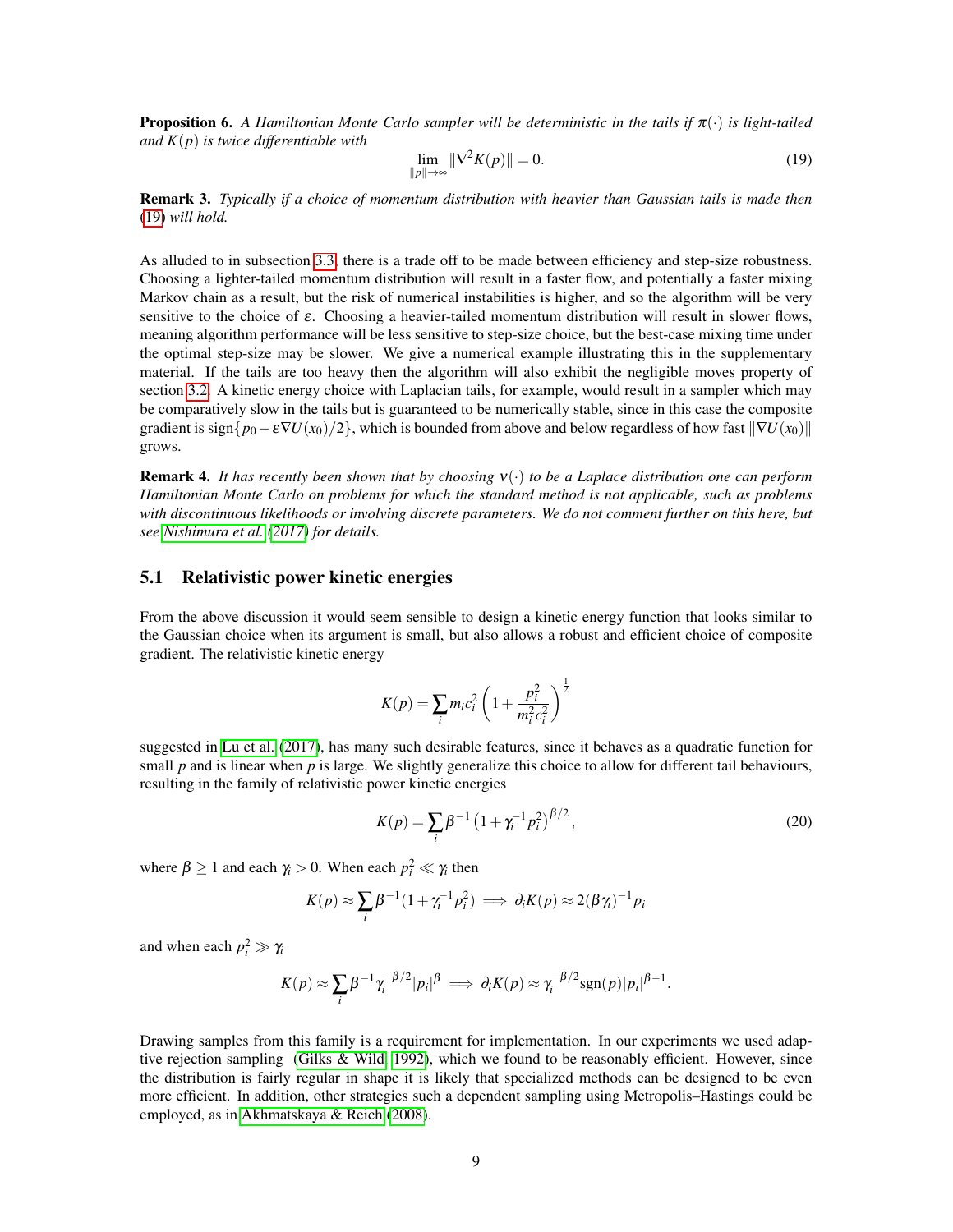#### 5.2 Approximate gradients and doing away with Metropolis–Hastings

One example in which the robustness-efficiency trade off outlined above can be informative is when estimates are used in place of  $\nabla U(x)$ , which may be either intractable or very expensive to compute. Examples are given in [Chen et al.](#page-13-12) [\(2014\)](#page-13-12); [Strathmann et al.](#page-14-16) [\(2015\)](#page-14-16); [Lindsten & Doucet](#page-13-13) [\(2016\)](#page-13-13).

If we assume that at each iteration the approximate gradient  $\tilde{\nabla}U(x)$  satisfies

$$
\tilde{\nabla}U(x)=\nabla U(x)+\eta_x,
$$

where  $\eta_x$  follows a distribution that may depend on *x*, but such that  $E(\eta_x) = 0$  for all *x*, then a similar Taylor expansion gives

$$
\nabla K\left\{p_0-\frac{\varepsilon}{2}\tilde{\nabla}U(x_0)\right\}=\nabla K\left\{-\frac{\varepsilon}{2}\nabla U(x_0)\right\}+\nabla^2 K\left\{-\frac{\varepsilon}{2}\nabla U(x_0)\right\}(p_0+\eta_x)+\cdots.
$$

Therefore, if the momentum distribution is chosen to have heavy enough tails that for large  $||x||$  the last term becomes negligibly small, then the effects of such an approximation are mitigated and the the resulting approximate composite gradient will closely resemble  $\nabla K \{-\frac{\varepsilon}{2} \nabla U(x_0)\}.$ 

In some of the above mentioned approximate implementations, the Metropolis step is also omitted to reduce computational costs. When the gradient term  $\|\nabla U(x)\|$  grows at a faster than linear rate, then often the resulting Markov chains become transient when this is done, as shown for the unadjusted Langevin algorithm in [Roberts & Tweedie](#page-14-17) [\(1996a\)](#page-14-17). In such cases it is difficult to give long time guarantees on the level of bias induced from a finite simulation. Ensuring that the composite gradient grows no faster than linearly should mean that such transience is averted, meaning a stronger grasp of the degree of approximation can be established. We leave a detailed exploration of this for future work.

#### <span id="page-9-0"></span>5.3 Heavy-tailed models

Based on the composite gradient intuition, it may seem desirable when  $\pi(\cdot)$  is heavy-tailed to choose a kinetic energy for which  $\|\nabla K(p)\| \to \infty$  as  $\|p\| \to 0$ . In this case when  $\|x\|$  is large the potential gradient will be very small, so choosing the kinetic energy in this way one could still make  $\nabla K \circ \nabla U(x)$  linear in ||x||. However, the actual leapfrog perturbation is

$$
\mathcal{E}\nabla K\left\{p_0-\frac{\mathcal{E}}{2}\nabla U(x_0)\right\}.
$$

When  $\pi(\cdot)$  is light-tailed the  $p_0$  term becomes safe to ignore when  $||x||$  is large, but if it is heavy-tailed then this is no longer the case as for large  $||x||$  typical proposals will be of the form  $x^* \approx x + L \varepsilon \nabla K(p)$ , where  $p \sim v(\cdot)$ , which resembles a random walk. It is because of this that, as shown in Part (i) of Proposition [1,](#page-3-3) no choice of kinetic energy which is independent of *x* can produce a geometrically ergodic chain.

It will likely be the case that choosing a heavier-tailed momentum distribution will be of benefit in this scenario in terms of rates of convergence, since this is true of the random walk Metropolis, as shown in [Jarner & Roberts](#page-13-5) [\(2007\)](#page-13-5). However, since it is the implicit noise  $\nabla K(p)$  which drives the sampler, then care must also be taken with its form. In the case where  $v(\cdot)$  is a Cauchy distribution, for example, then  $\nabla K(p) = 2p/(1+p^2)$ , which is lighter-tailed than *p* itself, so here the benefits of choosing heavier tails are not as strong as those for the random walk algorithm.

### <span id="page-9-1"></span>6 Examples

#### 6.1 Quantile regression

We consider a Bayesian quantile regression as introduced in [Yu & Moyeed](#page-14-13) [\(2001\)](#page-14-13). The goal is to estimate the  $\tau$ th quantile of a response  $y \in \mathbb{R}$  conditioned on a collection of covariates  $x \in \mathbb{R}^m$ , written  $\mu(x) = F^{-1}(\tau|x)$ . Given *n* data points  $\{(x_i, y_i)\}_{i=1}^n$ , we take the natural choice  $\mu(x_i, \beta) = \sum_{j=1}^m x_{ij} \beta_j$ , and follow the approach of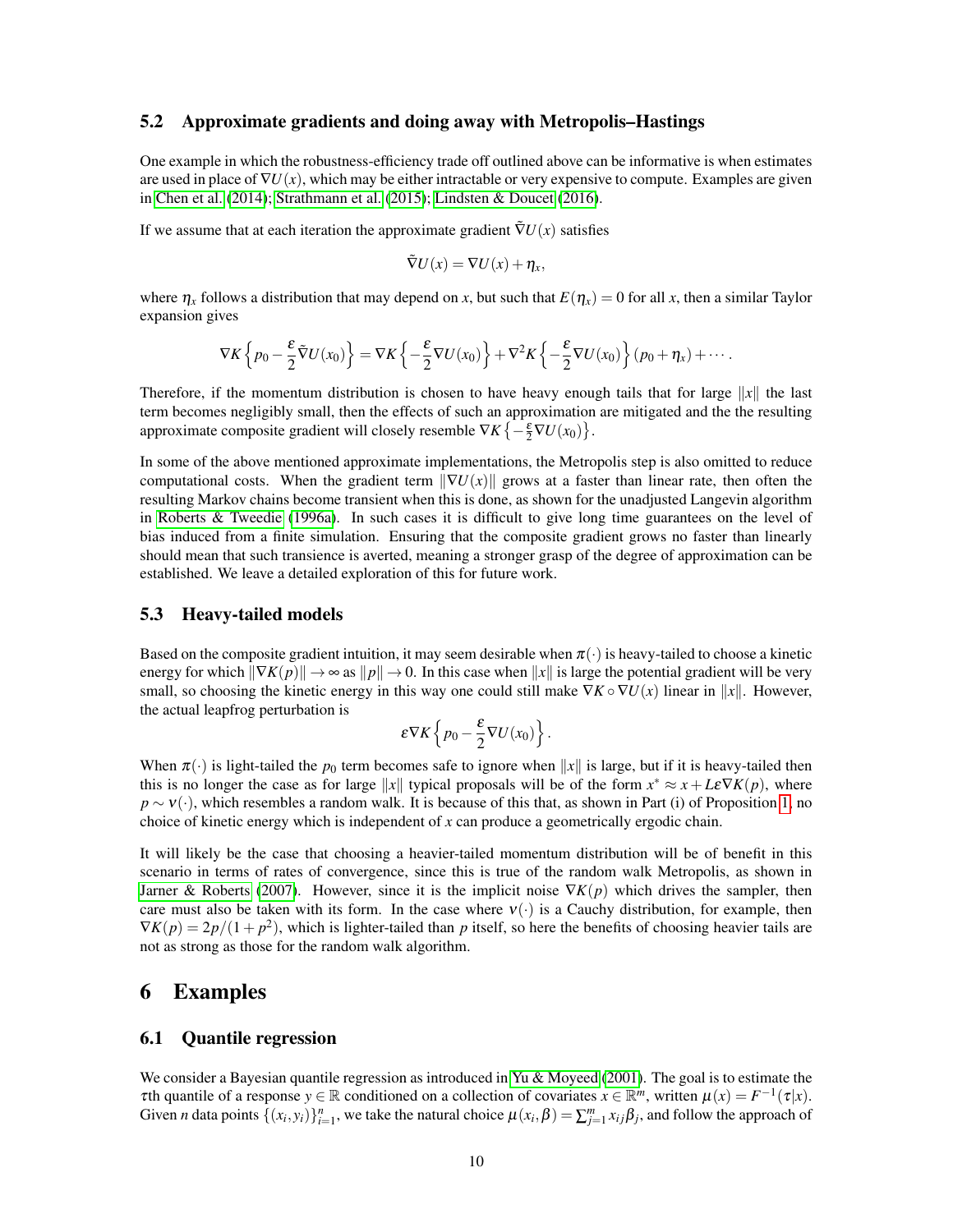

<span id="page-10-0"></span>Figure 2: Trace plots from the quantile regression studies. The solid black line is the exponential power momentum choice, dashed black lines are the Gaussian choice, solid grey lines are the Laplacian choice and dashed grey lines are the t distribution with 4 degrees of freedom.

[Fasiolo et al.](#page-13-14) [\(2017\)](#page-13-14) by estimating a posterior distribution for  $\beta$  as  $\pi(\beta|y,x) \propto \exp\{-\sum_{i=1}^{n} L(\beta, x_i, y_i)\}\pi_0(\beta)$ , using the general Bayesian updating framework of [Bissiri et al.](#page-13-15) [\(2016\)](#page-13-15), with  $L(\beta, x_i, y_i)$  a smoothed version of the pinball loss introduced in [Fasiolo et al.](#page-13-14) [\(2017\)](#page-13-14), given by

$$
L(\beta, x, y) = (\tau - 1) \left\{ \frac{y - \mu(x, \beta)}{\sigma} \right\} + \xi \log \left[ 1 + \exp \left\{ \frac{y - \mu(x, \beta)}{\xi \sigma} \right\} \right] + g(\xi, \sigma, \tau).
$$

Here  $g(\xi, \sigma, \tau) = \log {\{\xi \sigma \text{Beta}[\xi(1-\tau), \xi \tau]\}}$ . As  $\xi \to 0$  then the non-smooth pinball loss is recovered. This is linear in β, meaning that if  $L_q$  priors are chosen as in bridge regression [\(Park & Casella, 2008\)](#page-14-12) then the corresponding potential is

$$
U(\beta) = \sum_{i=1}^{n} L(\beta, x_i, y_i) + \lambda \sum_{j=1}^{d} |\beta_j|^q,
$$

for  $1 < q \le 2$ . The dominant term in  $U(\beta)$  is the contribution from the prior, meaning that each  $|\partial_j U(\beta)| =$  $O(|\beta_j|^{q-1})$  for  $j = 1, ..., m$ .

We performed two studies on 20 simulated data points with  $m = 2$ , fixing  $\sigma = 1$ ,  $\lambda = 1$  and  $\xi = 0.01$ . In the first we set  $q = 2$  for each  $\beta_j$ , and in the second  $q = 1.5$ . Four different momentum distributions were tested: an exponential power family with shape parameter 3, Gaussian, Laplacian, and a t distribution with 4 degrees of freedom. Although the set up is simple it still enables a demonstration of both the negligible moves property and how the composite gradient dictates sampler performance. The number of leapfrog steps was set to 1 and the step size was tuned based on achieving a 65-75% acceptance rate at equilibrium. The samplers were then initialised far from the region of high probability and convergence speed was assessed, and also initialised at equilibrium to assess mixing in favourable areas. Results are shown in Figure [2.](#page-10-0) In the Gaussian prior study the exponential power choice is not shown since the resulting sampler did not move, as explained by Proposition [1.](#page-3-3) As expected, the Gaussian choice, which results in a linearly growing composite gradient, reaches equilibrium quicker than the others. The Laplacian choice converges in a straight-line fashion, as the size of the proposed jump is always  $\varepsilon\sqrt{2}$  regardless of the current position. The Student's t choice exhibits the negligible moves property as outlined in Proposition [3,](#page-4-2) with convergence visibly slow during the first 5000 iterations. When the heavier-tailed prior is chosen, the exponential power choice is now numerically stable and produces faster convergence than the Gaussian. Since the potential growth is  $O(|\beta|^{1.5})$  then this option results in a linear composite gradient, so the performance is to be expected. The speed of the remaining choices is dictated by how the composite gradient grows, with the Student's t distribution again performing the worst. In this study the difference is not so pronounced, as in probabilistic terms the sampler is initialised in a region that is not so far into the tails. The slower convergence overall compared to the Gaussian study reflects the fact that  $\pi(\cdot)$  is heavier-tailed. In both studies all samplers mixed similarly well regardless of the kinetic energy when initialised at equilibrium, with slightly worse performance observed for the Student's t distribution. As discussed in Section [4,](#page-6-1) the optimal choice of implicit noise is likely to be problem specific, with the Gaussian shape sensible when no other information is available.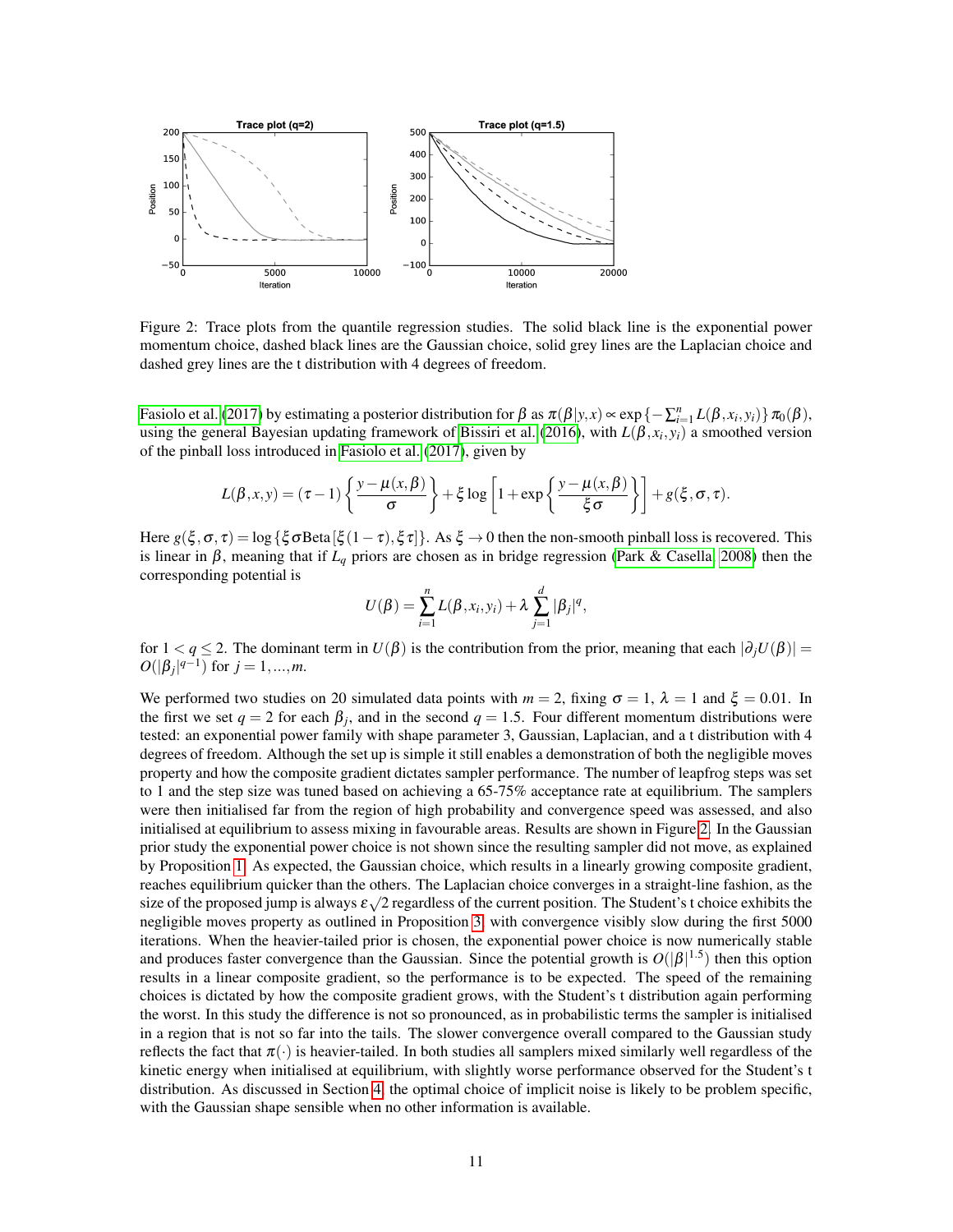#### 6.2 The Ginzburg–Landau model

As a second example we take the model of phase transitions in condensed-matter physics proposed by Ginzburg and Landau [\(Goldenfeld, 1992,](#page-13-16) Chapter 5). We consider a three-dimensional  $10^3$  lattice, where each site represents a random variable  $\psi_{ijk} \in \mathbb{R}$ . The corresponding potential for the 1000-dimensional parameter  $\psi$  is

$$
U(\psi) = \sum_{i,j,k} \left\{ \frac{(1-\tau)}{2} \psi_{ijk}^2 + \frac{\tau \alpha}{2} ||\tilde{\nabla} \psi_{ijk}||^2 + \frac{\tau \lambda}{4} \psi_{ijk}^4 \right\},\,
$$

where  $\alpha, \lambda, \tau > 0$  and  $\tilde{\nabla} \psi_{ijk} = (\psi_{i+jk} - \psi_{ijk}, \psi_{i j+ k} - \psi_{i j k}, \psi_{i j k+ \tau} - \psi_{i j k}),$  where  $i_+ = (i+1) \mod (10)$ , and  $j_+, k_+$  are defined analogously. The modular structure imposes periodic boundary conditions on the lattice. When the parameter  $\tau < 1$ , the conditional distribution for each  $\psi_{ijk}$  looks Gaussian in the centre of the space but with lighter tails. The model exhibits a phase transition at  $\tau = 1$ , so that when  $\tau > 1$  each conditional distribution is bi-modal. The parameter  $\alpha$  controls the strength of correlation between neighbouring lattice sites, with larger values making the sampling problem more challenging. When  $\tau < 1$ , each  $\psi_{ijk}$  is likely to be close to zero, while in the bi-modal phase they are more likely to be non-negligible in magnitude. When  $\alpha$ is large, neighbouring parameters are likely to have the same sign. The bi-modal phase therefore represents the system in its ordered state, whereas the system is disordered for  $\tau < 1$ .

The inference problem is to estimate expectations with respect to the distribution with density proportional to  $\exp\{-U(\psi)\}\.$  We generate samples using Hamiltonian Monte Carlo with four different choices of kinetic energy: the standard quadratic choice, the relativistic choice of [Lu et al.](#page-14-2) [\(2017\)](#page-14-2), the exponential power choice of [Zhang et al.](#page-14-3) [\(2016\)](#page-14-3) and the relativistic power choice introduced in section [5.1.](#page-8-1) In the latter two cases we set the shape parameter  $\beta = 4/3$ , which results in a composite gradient that is linear when  $\|\psi\|$  is large.

We perform two studies. In the first we initialize samplers in the centre of the space and compute the effective sample sizes from 10,000 iterations. In the second we initialize each  $\psi_{ijk} \sim U[-10,10]$ , and compute the number of iterations until max  $|\psi_{ijk}| \leq 2$ . Results are shown in Table [1.](#page-12-2) The kinetic energies with Gaussian implicit noise produce larger effective sample sizes in this example. The reason is that there is a sharp drop in density when the quartic term begins to dominate the potential. As the exponential power choice results in a bi-modal implicit noise, it is more likely to propose larger jumps which fall into this low density region, and are hence rejected. To prevent this from happening too often a smaller step-size must be chosen than for the other methods. Among the other choices the Gaussian has the highest effective sample size, though this cannot necessarily be relied upon as the sampler is not geometrically ergodic. The slower speed for larger values of  $\|\psi\|$  enforced in the relativistic and to a lesser degree relativistic power cases appears to slightly reduce efficiency here, which is sacrificed in favour of robustness. We simply set each tuning parameter  $\gamma_i = 1$  in our experiments. This could be tuned in order to improve performance, but we preferred to use default values to limit the extra tuning required for this choice. Sensitivity checks with  $\gamma_i = 2$  and 3 did not yield appreciably different results. In terms of iterations to the centre, the Gaussian choice performs poorly as expected. The remaining samplers perform similarly. The relativistic power choice outperforms the exponential power choice because a smaller step-size was needed in the latter case for adequate mixing at equilibrium. The relativistic choice, though slower, is not critically so, because 10 is not very large in absolute terms, meaning the differences between a drift which is  $O(1)$  and  $O(||\psi||)$ , while visible, is not substantial here.

### 7 Discussion

We have described how changing the kinetic energy in Hamiltonian Monte Carlo affects performance. In practice, several other strategies could be considered, such as mixtures of kinetic energies, or employing a delayed rejection approach as in [Mira et al.](#page-14-18) [\(2001\)](#page-14-18). In addition, other stochastic processes that utilise Hamiltonian dynamics, such as underdamped Langevin diffusions, can also be considered [\(Stoltz & Trstanova,](#page-14-19) [2016\)](#page-14-19).

In this work kinetic energies of the form  $K(p) = \sum_i K_i(p_i)$  were used. The reason for this is that  $\partial_i K(p) =$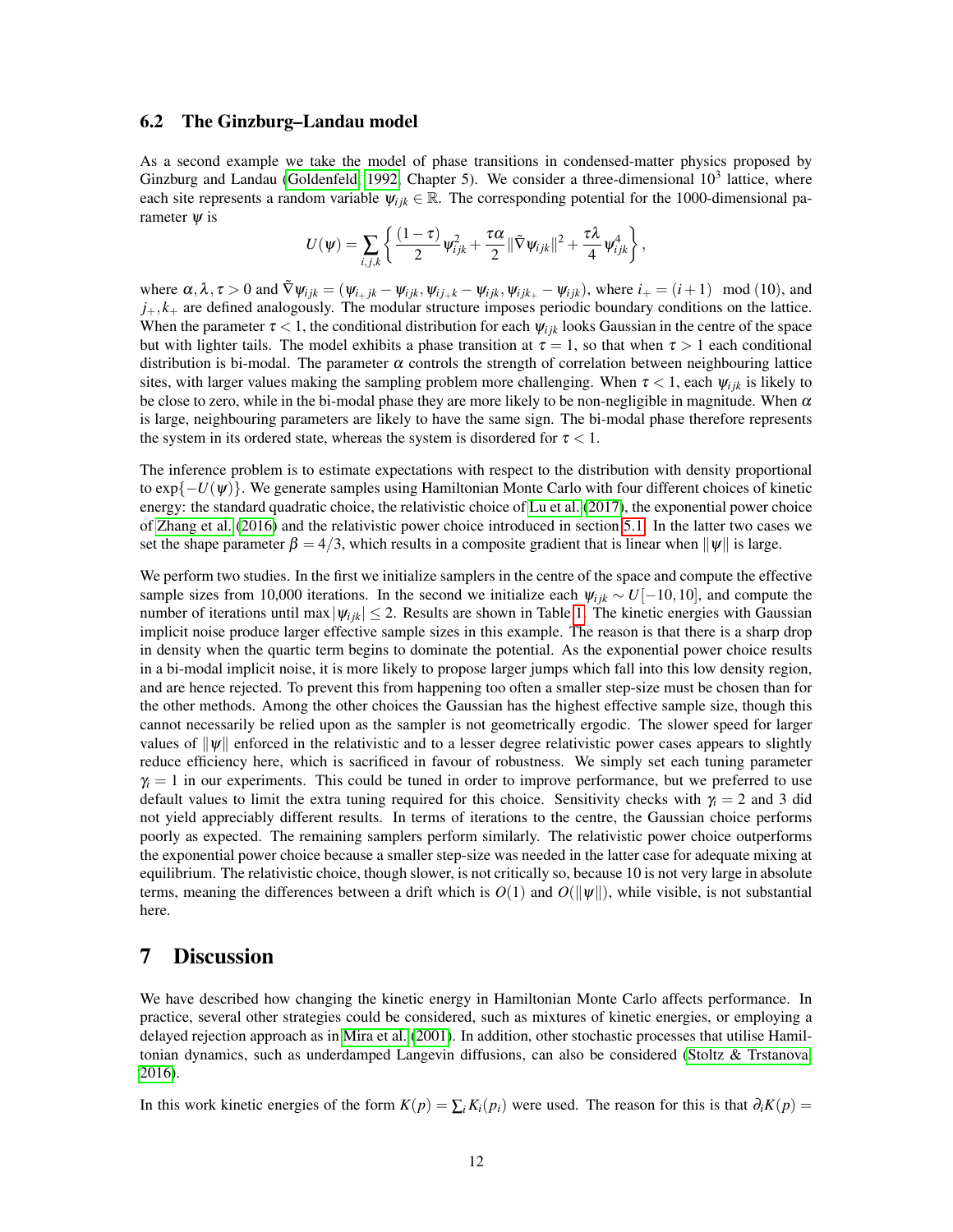|                                  |         | Effective sample size | Iterations to centre |      |
|----------------------------------|---------|-----------------------|----------------------|------|
|                                  | Minimum | Mean                  | Maximum              |      |
| Gaussian                         | 6.251   | 8.748                 | 10.000               | N/A  |
| Relativistic Power $\beta = 4/3$ | 5.253   | 6.777                 | 8.271                | 4.2  |
| Relativistic                     | 3.591   | 4.639                 | 5.525                | 8.6  |
| Exponential Power $\beta = 4/3$  | 810     | 1.108                 | 1.303                | 11.9 |

<span id="page-12-2"></span>Table 1: Effective sample sizes at equilibrium and iterations until  $\max_i |\psi_i| < 2$  for Hamiltonian Monte Carlo on the Ginzburg–Landau model with  $\alpha = 0.1$ ,  $\lambda = 0.5$  and  $\tau = 2$ . Step sizes were chosen based on optimizing effective sample sizes. In each simulation the number of leapfrog steps was set to 10, and results are averaged over 10 runs.

 $\partial_i K_i(p_i)$ , meaning that the when  $\pi(x)$  is of the product form the Hamiltonian flows become independent. If a different choice were made, for example  $K(p) = \beta^{-1}(1 + \gamma^{-1}p^Tp)^{\beta/2}$ , then  $\partial_i K(p) = (1 + \gamma^{-1}p^Tp)^{\beta/2-1}p_i$ , so this does not always happen, here only when  $\beta = 2$ . It is unclear which of these approaches is preferable from a theoretical perspective, but evaluating  $p^T p$  is certainly a computational burden, and previous empirical evidence favours our approach [\(Lu et al., 2017\)](#page-14-2).

Outside the realm of separable Hamiltonians, in [Girolami & Calderhead](#page-13-17) [\(2011\)](#page-13-17) the choice  $K(x, p) = \{\log |G(x)| +$  $p^T G^{-1}(x) p$  and *p* is advised. Since an implicit integrator is required, the composite gradient intuition no longer directly applies. Here instead

$$
x_{\varepsilon}=x_0+\frac{\varepsilon}{2}\left[\left\{G^{-1}(x_0)+G^{-1}(x_{\varepsilon})\right\}\left\{p_0-\frac{\varepsilon}{2}\nabla U(x_0)-\frac{\varepsilon}{2}\nabla f(x_0,p_{\frac{\varepsilon}{2}})\right\}\right],
$$

where  $G(x)$  is some Riemannian metric and  $2f(x, p) = \log |G(x)| + p^T G^{-1}(x) p$ . Key drivers of the dynamics are the terms  $G^{-1}(x_0)\nabla U(x_0)$  and  $G^{-1}(x_\varepsilon)\nabla U(x_0)$ , which are often called the natural gradient [\(Amari &](#page-12-3) [Nagaoka, 2007\)](#page-12-3). Given recent results [\(Taylor, 2015\)](#page-14-20), this approach may be advantageous when  $\pi(\cdot)$  has heavy-tails. The log-determinant term can also be beneficial [\(Betancourt & Girolami, 2015\)](#page-13-18).

Another line of further study is to assess how kinetic energy choice affects dynamic implementations such as the No-U-Turn Sampler [\(Hoffman & Gelman, 2014\)](#page-13-2). Results in simple cases suggest that such implementations are favourable when  $\pi(\cdot)$  is heavy-tailed [\(Livingstone et al., 2016\)](#page-14-6).

## Acknowledgement

We thank the reviewers for helping to improve the paper. SL thanks Michael Betancourt for sharing a calculation related to Proposition [5,](#page-5-3) Matteo Fasiolo for advice on quantile regression, and Gabriel Stoltz, Zofia Trstanova and Paul Fearnhead for useful discussions. The authors acknowledge support from the Engineering and Physical Sciences Research Council for support through grants EP/K014463/1, i-like (SL and GOR) and EP/D002060/1, CRiSM (GOR).

# **References**

- <span id="page-12-1"></span>AKHMATSKAYA, E. & REICH, S. (2008). GSHMC: An efficient method for molecular simulation. *Journal of Computational Physics* 227, 4934–4954.
- <span id="page-12-3"></span>AMARI, S.-I. & NAGAOKA, H. (2007). *Methods of information geometry*, vol. 191. American Mathematical Soc.
- <span id="page-12-0"></span>BARTHELMÉ, S. & CHOPIN, N. (2011). Discussion on Riemann manifold Langevin and Hamiltonian Monte Carlo methods. *Journal of the Royal Statistical Society: Series B* 73, 163–164.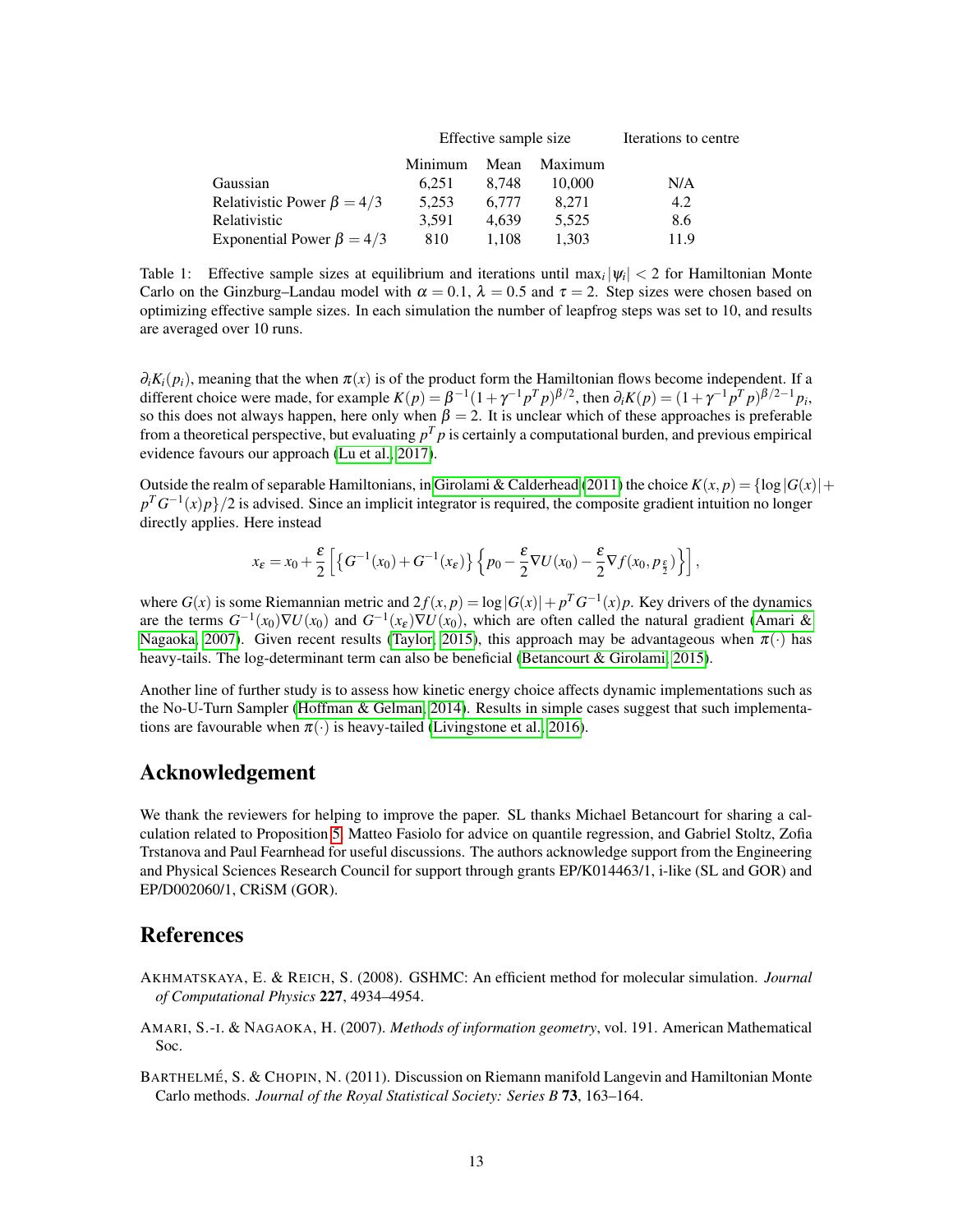- <span id="page-13-1"></span>BESKOS, A., PILLAI, N., ROBERTS, G., SANZ-SERNA, J.-M., STUART, A. et al. (2013). Optimal tuning of the hybrid Monte Carlo algorithm. *Bernoulli* 19, 1501–1534.
- <span id="page-13-0"></span>BETANCOURT, M., BYRNE, S., LIVINGSTONE, S. & GIROLAMI, M. (2017). The geometric foundations of Hamiltonian Monte Carlo. *Bernoulli* 23, 2257–2298.
- <span id="page-13-18"></span>BETANCOURT, M. & GIROLAMI, M. (2015). Hamiltonian Monte Carlo for hierarchical models. *Current trends in Bayesian methodology with applications* 79, 30.
- <span id="page-13-15"></span>BISSIRI, P. G., HOLMES, C. & WALKER, S. G. (2016). A general framework for updating belief distributions. *Journal of the Royal Statistical Society: Series B (Statistical Methodology)* .
- <span id="page-13-3"></span>BOU-RABEE, N., SANZ-SERNA, J. M. et al. (2017). Randomized hamiltonian monte carlo. *The Annals of Applied Probability* 27, 2159–2194.
- <span id="page-13-7"></span>BOX, G. E. & TIAO, G. C. (1973). *Bayesian inference in statistical analysis*. Reading, Mass: Addison– Wesley.
- <span id="page-13-12"></span>CHEN, T., FOX, E. B. & GUESTRIN, C. (2014). Stochastic Gradient Hamiltonian Monte Carlo. In *ICML*.
- <span id="page-13-8"></span>DALALYAN, A. S. (2017). Theoretical guarantees for approximate sampling from smooth and log-concave densities. *Journal of the Royal Statistical Society: Series B (Statistical Methodology)* 79, 651–676.
- <span id="page-13-20"></span>DIEUDONNE´, J. (1961). *Foundations of modern analysis*. Academic Press New York.
- <span id="page-13-14"></span>FASIOLO, M., GOUDE, Y., NEDELLEC, R. & WOOD, S. N. (2017). Fast calibrated additive quantile regression. *arXiv preprint arXiv:1707.03307* .
- <span id="page-13-10"></span>FRANK, L. E. & FRIEDMAN, J. H. (1993). A statistical view of some chemometrics regression tools. *Technometrics* 35, 109–135.
- <span id="page-13-11"></span>GILKS, W. R. & WILD, P. (1992). Adaptive rejection sampling for Gibbs sampling. *Applied Statistics* , 337–348.
- <span id="page-13-17"></span>GIROLAMI, M. & CALDERHEAD, B. (2011). Riemann manifold Langevin and Hamiltonian Monte Carlo methods. *Journal of the Royal Statistical Society: Series B (Statistical Methodology)* 73, 123–214.
- <span id="page-13-16"></span>GOLDENFELD, N. (1992). *Lectures on phase transitions and the renormalization group*. Addison-Wesley, Advanced Book Program, Reading.
- <span id="page-13-2"></span>HOFFMAN, M. D. & GELMAN, A. (2014). The No-U-turn sampler: adaptively setting path lengths in Hamiltonian Monte Carlo. *Journal of Machine Learning Research* 15, 1593–1623.
- <span id="page-13-6"></span>JARNER, S. F. & HANSEN, E. (2000). Geometric ergodicity of Metropolis algorithms. *Stochastic processes and their applications* 85, 341–361.
- <span id="page-13-5"></span>JARNER, S. F. & ROBERTS, G. O. (2007). Convergence of Heavy-tailed Monte Carlo Markov Chain Algorithms. *Scandinavian Journal of Statistics* 34, 781–815.
- <span id="page-13-19"></span>JARNER, S. F. & TWEEDIE, R. L. (2003). Necessary conditions for geometric and polynomial ergodicity of random-walk-type Markov chains. *Bernoulli* 9, 559–578.
- <span id="page-13-4"></span>LEIMKUHLER, B. & REICH, S. (2004). *Simulating hamiltonian dynamics*, vol. 14. Cambridge University Press.
- <span id="page-13-9"></span>LIANG, J.-Q. & MÜLLER-KIRSTEN, H. (1992). Periodic instantons and quantum-mechanical tunneling at high energy. *Phys. Rev. D* 46, 4685–4690.
- <span id="page-13-13"></span>LINDSTEN, F. & DOUCET, A. (2016). Pseudo-Marginal Hamiltonian Monte Carlo. *arXiv preprint arXiv:1607.02516* .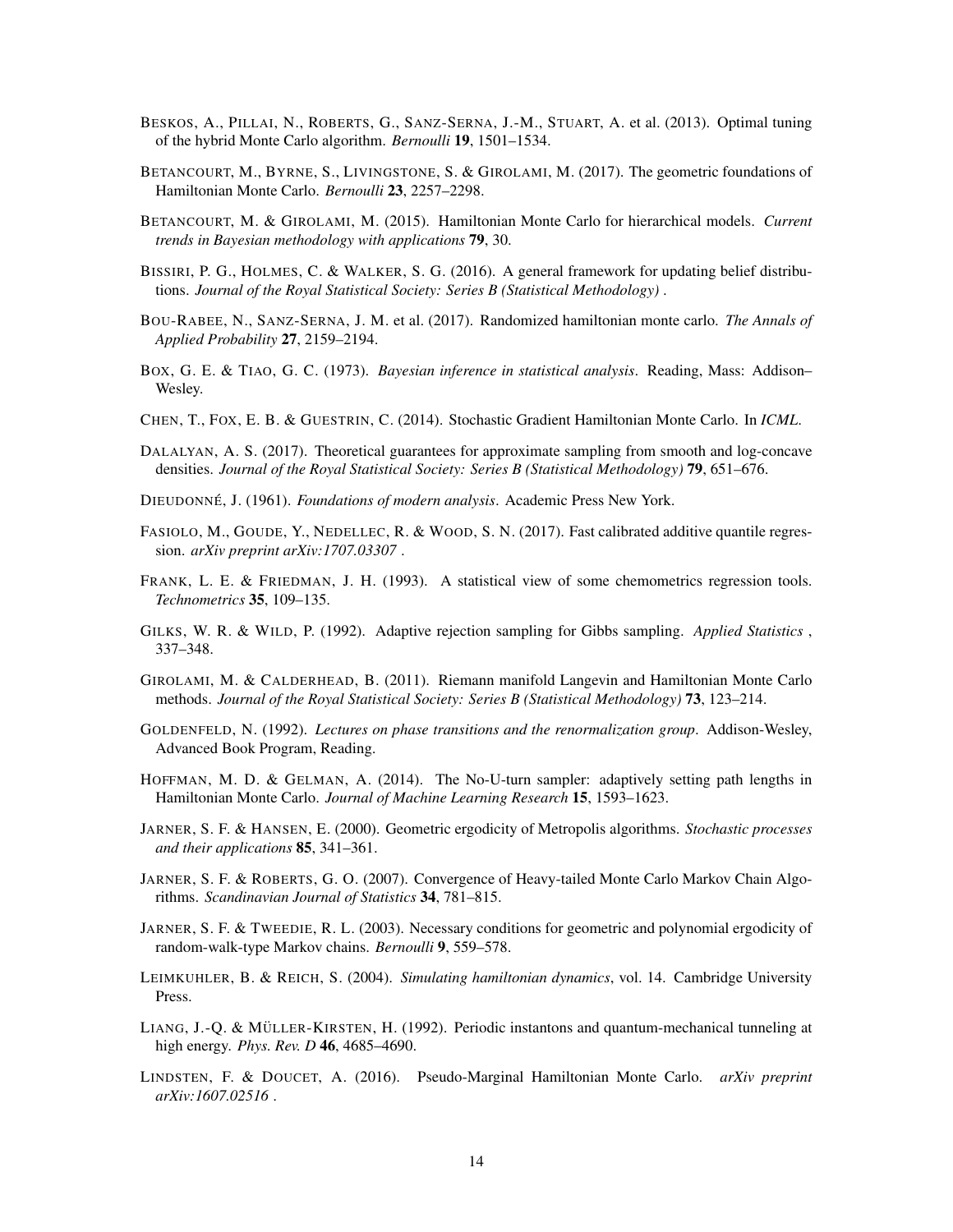- <span id="page-14-6"></span>LIVINGSTONE, S., BETANCOURT, M., BYRNE, S. & GIROLAMI, M. (2016). On the Geometric Ergodicity of Hamiltonian Monte Carlo. *arXiv preprint arXiv:1601.08057* .
- <span id="page-14-2"></span>LU, X., PERRONE, V., HASENCLEVER, L., TEH, Y. W. & VOLLMER, S. J. (2017). Relativistic Monte Carlo. *AISTATS 2017* .
- <span id="page-14-7"></span>MEYN, S. P. & TWEEDIE, R. L. (1993). *Markov chains and stochastic stability*. London: Springer–Verlag.
- <span id="page-14-9"></span>MINEO, A. M. (2014). *normalp: Routines for Exponential Power Distribution*. R package version 0.7.0.
- <span id="page-14-18"></span>MIRA, A. et al. (2001). On Metropolis-Hastings algorithms with delayed rejection. *Metron* 59, 231–241.
- <span id="page-14-14"></span>NEAL, R. M. (2003). Slice sampling. *Annals of statistics* , 705–741.
- <span id="page-14-0"></span>NEAL, R. M. (2011). MCMC using Hamiltonian dynamics. *Handbook of Markov Chain Monte Carlo* 2, 113–162.
- <span id="page-14-15"></span>NISHIMURA, A., DUNSON, D. & LU, J. (2017). Discontinuous Hamiltonian Monte Carlo for sampling discrete parameters. *arXiv preprint arXiv:1705.08510* .
- <span id="page-14-8"></span>OKUDO, M. & SUZUKI, H. (2016). Hamiltonian Monte Carlo with Explicit, Reversible, and Volumepreserving Adaptive Step Size Control. *Technical report* .
- <span id="page-14-12"></span>PARK, T. & CASELLA, G. (2008). The bayesian lasso. *Journal of the American Statistical Association* 103, 681–686.
- <span id="page-14-11"></span>ROBERTS, G. O. & ROSENTHAL, J. S. (2001). Optimal scaling for various Metropolis-Hastings algorithms. *Statistical science* 16, 351–367.
- <span id="page-14-5"></span>ROBERTS, G. O. & ROSENTHAL, J. S. (2004). General state space Markov chains and MCMC algorithms. *Probability Surveys* 1, 20–71.
- <span id="page-14-17"></span>ROBERTS, G. O. & TWEEDIE, R. L. (1996a). Exponential convergence of Langevin distributions and their discrete approximations. *Bernoulli* , 341–363.
- <span id="page-14-21"></span>ROBERTS, G. O. & TWEEDIE, R. L. (1996b). Geometric convergence and central limit theorems for multidimensional Hastings and Metropolis algorithms. *Biometrika* , 95–110.
- <span id="page-14-1"></span>STEPHENS, D. (2011). Discussion on Riemann manifold Langevin and Hamiltonian Monte Carlo methods. *Journal of the Royal Statistical Society: Series B* 73, 197.
- <span id="page-14-19"></span>STOLTZ, G. & TRSTANOVA, Z. (2016). Stable and accurate schemes for Langevin dynamics with general kinetic energies. *arXiv preprint arXiv:1609.02891* .
- <span id="page-14-4"></span>STRAMER, O. & TWEEDIE, R. (1999). Langevin-type models ii: self-targeting candidates for MCMC algorithms. *Methodology and Computing in Applied Probability* 1, 307–328.
- <span id="page-14-16"></span>STRATHMANN, H., SEJDINOVIC, D., LIVINGSTONE, S., SZABO, Z. & GRETTON, A. (2015). Gradient-free Hamiltonian Monte Carlo with efficient kernel exponential families. In *Advances in Neural Information Processing Systems*.
- <span id="page-14-20"></span>TAYLOR, K. (2015). *Exact Algorithms for simulation of diffusions with discontinuous drift and robust Curvature Metropolis-adjusted Langevin algorithms*. Ph.D. thesis, University of Warwick.
- <span id="page-14-10"></span>YANG, Z. & RODRÍGUEZ, C. E. (2013). Searching for efficient Markov chain Monte Carlo proposal kernels. *Proceedings of the National Academy of Sciences* 110, 19307–19312.
- <span id="page-14-13"></span>YU, K. & MOYEED, R. A. (2001). Bayesian quantile regression. *Statistics & Probability Letters* 54, 437– 447.
- <span id="page-14-3"></span>ZHANG, Y., WANG, X., CHEN, C., HENAO, R., FAN, K. & CARIN, L. (2016). Towards Unifying Hamiltonian Monte Carlo and Slice Sampling. In *Advances in Neural Information Processing Systems*.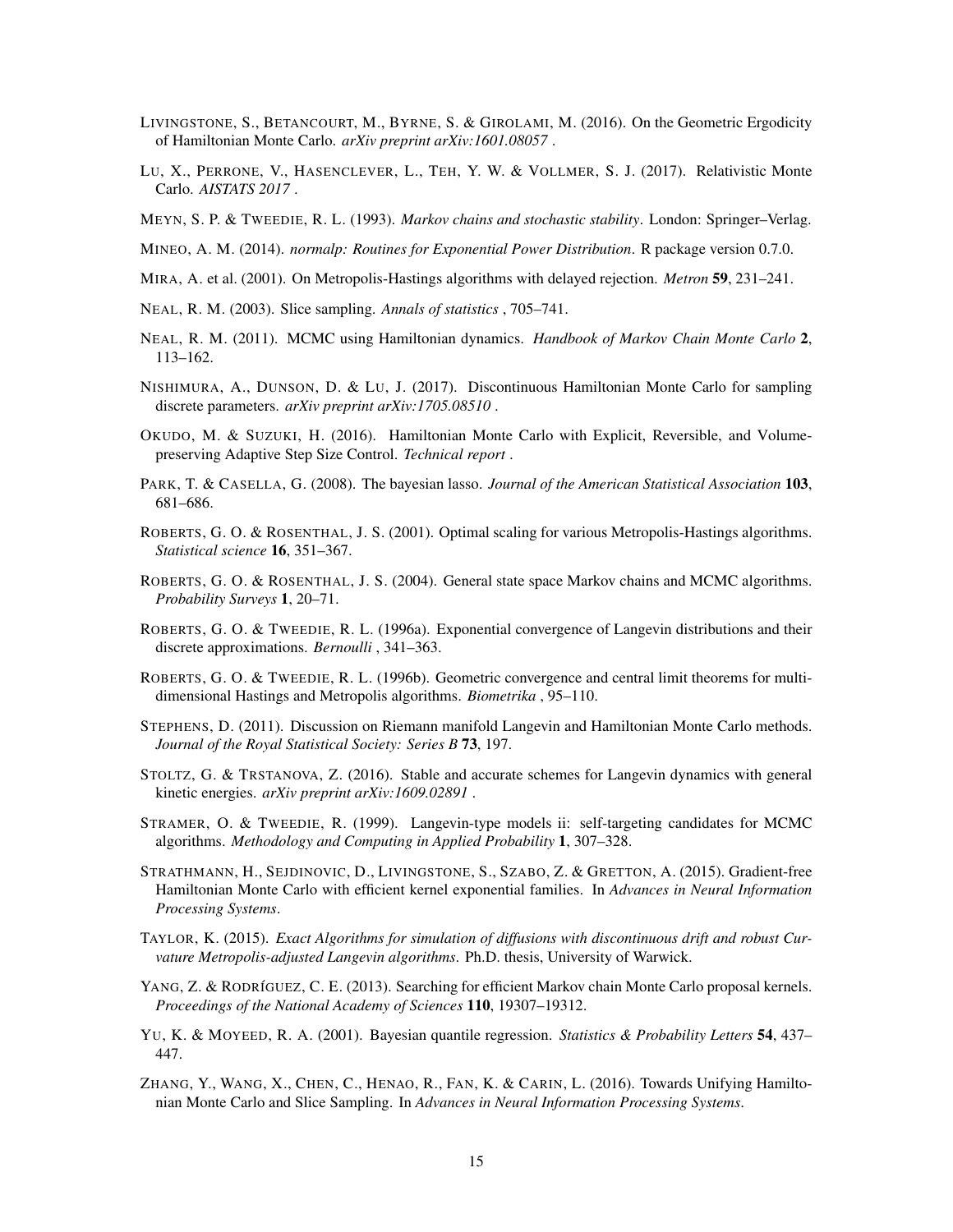### A Proofs of propositions

*Proof of proposition [1.](#page-3-3)* (i) In Lemma [B1](#page-17-0) we show that  $\int e^{\gamma ||x|| - U(x)} dx = \infty$  for any  $\gamma > 0$ , and in Lemma [B2](#page-18-0) that for any  $\eta > 0$  there is an  $r < \infty$  such that  $P\{x, B_r(x)\} > 1 - \eta$ . Theorem 2.2 of [Jarner & Tweedie](#page-13-19) [\(2003\)](#page-13-19) establishes that if these two conditions hold then the resulting Markov chain cannot be geometrically ergodic.

(ii) Lemmas [B4,](#page-18-1) [B5](#page-19-0) and [B6](#page-20-0) show that when [\(7\)](#page-3-4)-[\(12\)](#page-3-5) hold, with probability one  $\lim_{\|x_0\| \to \infty} \Delta(x_0, p_0) =$  $\infty$ , where  $\Delta(x_0, p_0) = (\Vert x_{\text{L}\varepsilon} \Vert + \Vert p_{\text{L}\varepsilon} \Vert) - (\Vert x_0 \Vert + \Vert p_0 \Vert)$ . Under [\(9\)](#page-3-0) this implies that with probability one  $\lim_{\|x_0\| \to \infty} ∆H(x_0, p_0) = ∞$ , where  $triangle H(x_0, p_0) = H(x_0, p_0) = H(x_0, p_0)$ . This in turn implies that with probability one  $\lim_{\|x_0\| \to \infty} \alpha(x_0, x_{L\varepsilon}) = 0$ , which, using Proposition 5.1 of [Roberts & Tweedie](#page-14-21) [\(1996b\)](#page-14-21), estab-<br>lishes the result. lishes the result.

*Proof of proposition [2.](#page-4-3)* For the first part, note that the assumptions imply

$$
\|\nabla K \circ \nabla U(x)\| \le C(A\|x\|^q + B)^{1/q} + D,
$$

which implies  $\limsup_{\|x\| \to \infty} \|\nabla K \circ \nabla U(x)\|/\|x\| < \infty$  as required. We prove the second part by induction. Precisely, we show that assuming  $||p_{i\epsilon}|| \le E_i ||x_{i\epsilon}||^q + F_i$  for some  $E_i, F_i < \infty$  implies  $||p_{(i+1)\epsilon}|| \le E_{i+1} ||x_{i\epsilon}||^q +$  $F_{i+1}$  and  $||x_{(i+1)\varepsilon}|| \le G_i ||x_{i\varepsilon}|| + H_i$  for  $E_{i+1}, F_{i+1}, G_i, H_i < \infty$ . These in turn imply the result. First note that

$$
||x_{(i+1)\varepsilon} - x_{i\varepsilon}|| = \varepsilon ||\nabla K\{p_{i\varepsilon} - \frac{\varepsilon}{2}\nabla U(x_{i\varepsilon})\}||
$$
  
\n
$$
\leq \varepsilon C ||p_{i\varepsilon} - \frac{\varepsilon}{2}\nabla U(x_{i\varepsilon})||^{1/q} + \varepsilon D
$$
  
\n
$$
\leq \varepsilon C \left\{ ||p_{i\varepsilon}|| + \frac{\varepsilon}{2} ||\nabla U(x_{i\varepsilon})|| \right\}^{1/q} + \varepsilon D.
$$

Using  $\|\nabla U(x_{i\epsilon})\| \le A \|x_{i\epsilon}\|^q + B$  gives

$$
||x_{(i+1)\varepsilon}|| \leq ||x_{i\varepsilon}|| + \varepsilon C \left\{ (E_i + \varepsilon A/2) ||x_{i\varepsilon}||^q + \varepsilon B/2 \right\}^{1/q} + \varepsilon D.
$$

Given this we can choose  $G_i = \varepsilon C (E_i + \varepsilon A/2 + \varepsilon B/2)^{1/q} + 1$  and  $H_i = \varepsilon C (E_i + \varepsilon A/2 + \varepsilon B/2)^{1/q} + \varepsilon D$  to see that

$$
||x_{(i+1)\varepsilon}|| \leq G_i ||x_{i\varepsilon}|| + H_i.
$$

Iterating gives

$$
||x_{(i+1)\varepsilon}|| \leq \mathbf{G}_L ||x_0|| + \mathbf{H}_L,
$$

where  $G_L = G_{L-1}G_{L-2}...G_0$  and  $H_L = H_{L-1} + G_{L-1}H_{L-2} + G_{L-1}G_{L-2}H_{L-3} + ... + G_{L-1}...G_1H_0$ . Next recall that

$$
||p_{(i+1)\varepsilon} - p_{i\varepsilon}|| = \frac{\varepsilon}{2} ||\nabla U(x_{i\varepsilon}) + \nabla U(x_{(i+1)\varepsilon})||
$$
  
\n
$$
\leq \frac{\varepsilon}{2} \{ ||\nabla U(x_{i\varepsilon})|| + ||\nabla U(x_{(i+1)\varepsilon})|| \}
$$
  
\n
$$
\leq \frac{\varepsilon}{2} (A||x_{i\varepsilon}||^q + A||x_{(i+1)\varepsilon}||^q + 2B)
$$
  
\n
$$
\leq \frac{\varepsilon}{2} \{A||x_{i\varepsilon}||^q + A(G_i||x_{i\varepsilon}|| + H_i)^q + 2B\}
$$
  
\n
$$
\leq \frac{\varepsilon}{2} [A\{1 + (G_i + H_i)^q\} ||x_{i\varepsilon}||^q + A(G_i + H_i)^q + 2B].
$$

Combining with the assumption that  $||p_{i\epsilon}|| \leq E_i ||x_{i\epsilon}||^q + F_i$ , gives

$$
||p_{(i+1)\varepsilon}|| \leq \left[E_i + \frac{\varepsilon}{2}A\left\{1 + (G_i + H_i)^q\right\}\right]||x_{i\varepsilon}||^q + \frac{\varepsilon}{2}\left\{A(G_i + H_i)^q + 2B\right\} + F_i.
$$

Setting  $E_{i+1} = [E_i + \varepsilon A \{1 + (G_i + H_i)^q/2\}]$  and  $F_{i+1} = \varepsilon \{A(G_i + H_i)^q + 2B\}/2 + F_i$  then gives  $||p_{(i+1)\varepsilon}|| \le$  $E_{i+1}||x_{i\epsilon}||^q + F_{i+1}$ . Iterating then gives  $||p_{L\epsilon}|| \le E_L ||x_0||^q + F_L$ . Recalling that  $||p_0|| \le E_0 ||x_0||^q + F_0$  by assumption completes the proof.  $\Box$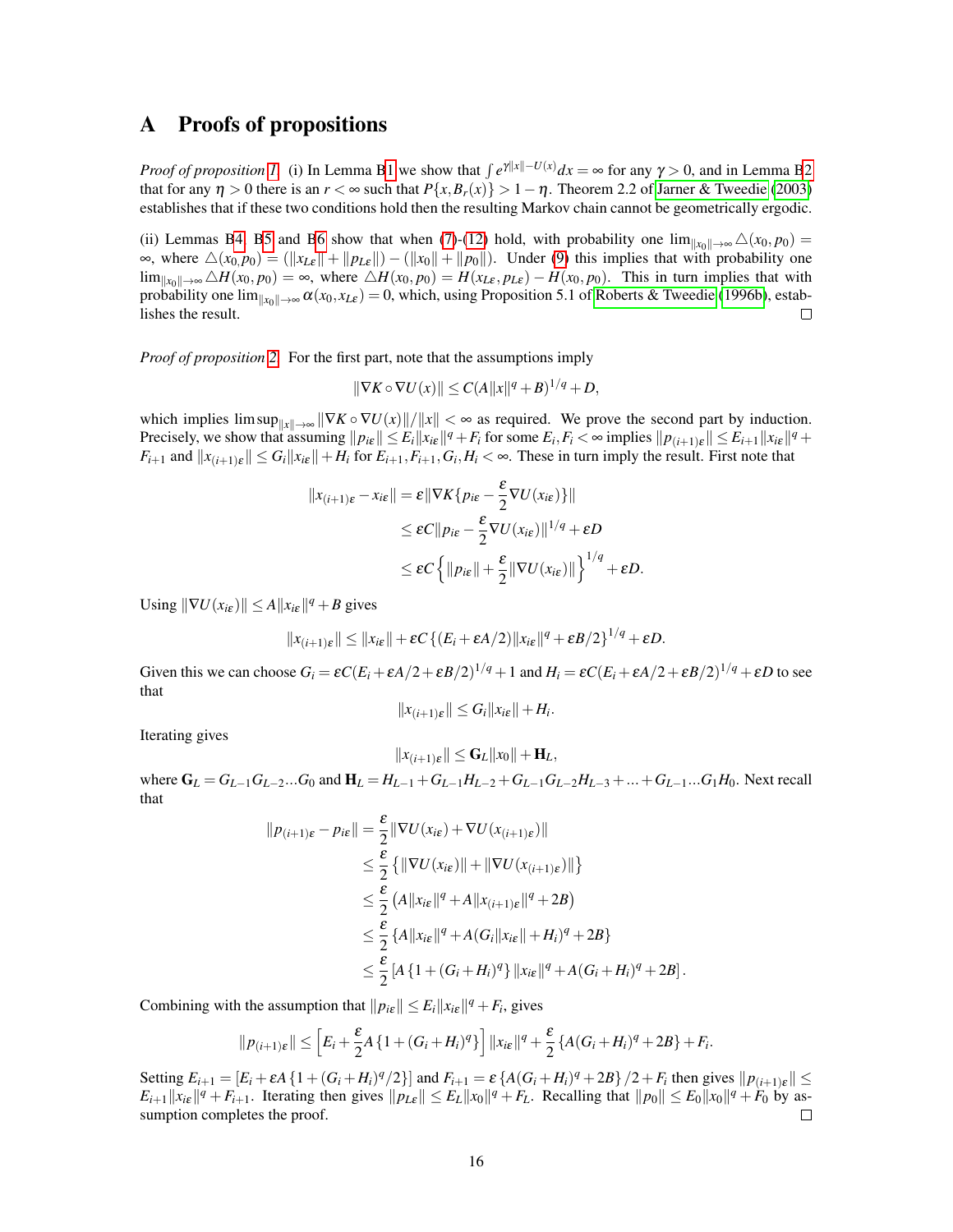*Proof of proposition* [3.](#page-4-2) Consider the event  $B = \{4||p_0|| \le \varepsilon ||\nabla U(x_0)||\}$ , and note that  $\lim_{||x|| \to \infty} \text{pr}(B) = 1$ . We use the facts that  $||x_{L\epsilon} - x_0|| \le \sum_{i=1}^{L-1} ||x_{(i+1)\epsilon} - x_{i\epsilon}||$ , and that for any  $i \in \{0, ..., L-1\}$ 

<span id="page-16-0"></span>
$$
||x_{(i+1)\varepsilon} - x_{i\varepsilon}|| = \varepsilon ||\nabla K(p_{\frac{2i+1}{2}\varepsilon})||. \tag{21}
$$

Taking  $i = 0$  gives

$$
||x_{\varepsilon}-x_0||=\varepsilon||\nabla K\{p_0-\varepsilon\nabla U(x_0)/2\}||.
$$

Since  $4||p_0 - \varepsilon \nabla U(x_0)/2|| \geq \varepsilon ||\nabla U(x_0)||$  under *B*, it follows from the fact that  $\pi(\cdot)$  is light-tailed and  $v(\cdot)$ heavy-tailed that for every  $\delta > 0$  there is an  $M < \infty$  such that whenever  $||x_0|| > M$  then  $||\nabla K(p_{\varepsilon/2})|| < \delta/\varepsilon$ . Thus  $||x_{\varepsilon} - x_0||$  can be made arbitrarily small by choosing an  $x_0$  with large enough norm.

Recall that  $\nabla U(x)$  is continuous by assumption. It follows from the preceding argument that for any  $\gamma_1 > 0$ we can choose an  $x_0$  with large enough norm that  $\|\nabla U(x_\varepsilon) - \nabla U(x_0)\| < \gamma_1$  under *B*.

To complete the proof we show that if  $\sum_{j=1}^{i} ||x_{j\epsilon} - x_{(j-1)\epsilon}|| < \delta/2$  then  $||x_{(i+1)\epsilon} - x_{i\epsilon}|| \le \delta/2$  under *B*. Combining this with the previous paragraphs establishes that for any  $\delta > 0$  then there is an  $x_0$  with large enough norm that  $||x_{L\varepsilon} - x_0|| < \delta$  if event *B* holds, establishing the result.

From equation [\(21\)](#page-16-0) the key factor in controlling  $||x_{(i+1)\varepsilon} - x_{i\varepsilon}||$  is  $||p_{(i+1/2)\varepsilon}||$ , which can be lower bounded using

$$
||p_{(i+1/2)\varepsilon}|| \geq \frac{2i+1}{2}\varepsilon ||\nabla U(x_0)|| + \varepsilon \sum_{j=1}^i ||\nabla U(x_{j\varepsilon}) - \nabla U(x_0)|| - ||p_0|| \tag{22}
$$

If for any  $\delta > 0$  we can choose an  $x_0$  with large enough norm that  $\sum_{j=1}^{i} ||x_{j\epsilon} - x_{(j-1)\epsilon}|| < \delta/2$  then  $\sum_{j=1}^{i} ||\nabla U(x_{j\epsilon}) \nabla U(x_0)$  can be made arbitrarily small through the same continuity argument made above. Thus, under *B* it holds that  $\|p_{(i+1/2)\varepsilon}\| \geq i\varepsilon \|\nabla U(x_0)\|$ , from which it follows that  $\|x_{(i+1)\varepsilon} - x_{i\varepsilon}\|$  can be made arbitrarily small by choosing  $||x_0||$  large enough.  $\Box$ 

*Proof of proposition [4.](#page-4-4)* It is shown in chapter 16 of [Meyn & Tweedie](#page-14-7) [\(1993\)](#page-14-7) that a geometric convergence bound is equivalent to the drift condition  $\int V(y)P(x, dy) \leq \lambda V(x)$  whenever *x* is outside some small set *C*, where  $\lambda < 1$ . Lemma [B7](#page-21-0) establishes that if [\(14\)](#page-4-0) holds then any small set must be bounded. Hence if a geometric bound holds here then

$$
\limsup_{\|x\| \to \infty} \frac{\int V(y)P(x, dy)}{V(x)} < 1. \tag{23}
$$

For any  $\delta > 0$  we can write

$$
\int V(y)P(x,dy) = \int_{B_\delta(x)} V(y)P(x,dy) + \int_{B_\delta^c(x)} V(y)P(x,dy),
$$
  
\n
$$
\geq \int_{B_\delta(x)} V(y)P(x,dy) + \varepsilon,
$$

where  $\varepsilon = P\{x, B_\delta^c(x)\}\$ . If (i) holds then we can choose a  $\delta < \delta'$ , so that

$$
\int_{\mathscr{B}_{\delta}(x)} e^{\log V(y) - \log V(x)} P(x, dy) + \varepsilon \ge \int_{\mathscr{B}_{\delta}(x)} e^{-\varepsilon'} P(x, dy) + \varepsilon = e^{-\varepsilon'} (1 - \varepsilon) + \varepsilon.
$$

Noting that both  $\varepsilon$  and  $\varepsilon'$  can be made arbitrarily small as  $||x|| \to \infty$ , this expression tends to 1 in the same limit, proving the result. If (ii) holds, note that  $\liminf_{\|x\|\to\infty} V(x)e^{-s\|x\|} = c$  implies that  $\forall \varepsilon' > 0$  there is an  $M < \infty$  such that  $V(x)e^{-s||x||} \ge c - \varepsilon'$  whenever  $||x|| \ge M$ . This means that when  $||x|| > M$ 

$$
\int_{\mathscr{B}_{\delta}(x)} V(y)P(x,dy) + \varepsilon \ge (c - \varepsilon') \int_{\mathscr{B}_{\delta}(x)} e^{-s||y||} P(x,dy) + \varepsilon.
$$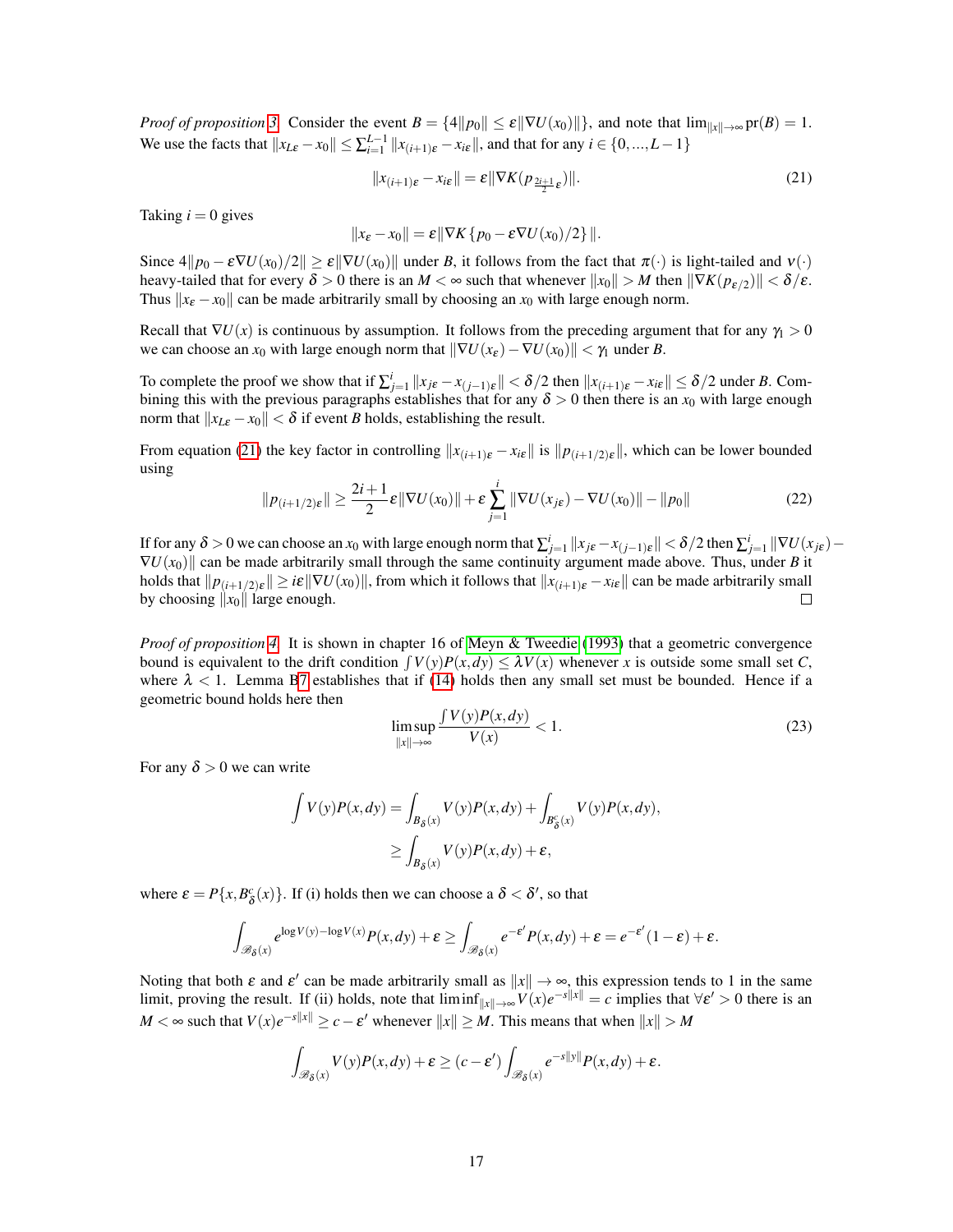Condition (ii) also implies that for all  $\varepsilon' > 0$ , there is a sequence  $\{x_i\}_{i \geq 1}$  for which  $||x_i|| \to \infty$  as  $i \to \infty$  such that whenever  $i \geq N$  for some  $N < \infty$  then  $||x_i|| > M$  and the condition  $V(x_i)e^{-s||x_i||} \leq c+\varepsilon'$  holds. Combining gives that for all  $i > N$ 

$$
\int \frac{V(y)}{V(x_i)} P(x_i, dy) \geq \frac{(c - \varepsilon')}{(c + \varepsilon')} e^{-s\delta} (1 - \varepsilon) + \frac{\varepsilon}{V(x_i)}.
$$

Since  $\varepsilon$ ,  $\varepsilon'$  and  $\delta$  can all be made arbitrarily small and  $V(x_i) \to \infty$  as  $||x_i|| \to \infty$ , then this proves the result.

*Proof of proposition* [5.](#page-5-3) Assume  $H(x_0, p_0) = E$  and  $x_0 = 0$ ,  $p_0 = (\beta E)^{\frac{1}{\beta}}$ . Take 4*T* to be the period length, and note that by the symmetry of the Hamiltonian in question this implies that  $p_T = 0$  and  $x_T = (\alpha E)^{\frac{1}{\alpha}}$ . Then

$$
\mathscr{P}(E) = 4 \int_0^T dt = 4 \int_0^{x_T} \frac{dt}{dx_t} dx_t = 4 \int_0^{x_T} p_t^{1-\beta} dx_t.
$$

Setting  $b = (1 - \beta)/\beta$ ,  $c_{\beta} = \beta^{b}$  and noting that  $p_t^{1-\beta} = c_{\beta}(E - \alpha^{-1}x_t^{\alpha})^b$  for  $t \in [0, T]$ , then the expression can be written

$$
\mathscr{P}(E) = 4c_{\beta} \int_0^{x_T} \left( E - \alpha^{-1} x_t^{\alpha} \right)^b dx_t.
$$

Applying the change of variables  $y_t = (\alpha E)^{-1/\alpha} x_t$  and setting  $c_\alpha = \alpha^{1/\alpha}$  gives

$$
P(E) = 4c_{\beta}c_{\alpha}E^{b+1/\alpha}\int_0^1(1-y_t^{\alpha})^b dy_t,
$$

where . Now, we have that  $\mathcal{P}(E) = f(E^{\eta})$ , for some function *f*, where

$$
\eta = \frac{1-\beta}{\beta} + \frac{1}{\alpha} = \frac{1-(\beta-1)(\alpha-1)}{\alpha\beta}.
$$

Setting  $\alpha = 1 + \gamma$  and  $\beta = 1 + \gamma^{-1}$  for some  $\gamma > 0$  gives

$$
\eta = \frac{1 - \gamma \gamma^{-1}}{(1 + \gamma)(1 + \gamma^{-1})} = 0,
$$

as required.

*Proof of proposition* [6.](#page-8-2) Set  $\gamma(x) = \min \left[ \frac{\varepsilon}{4} ||\nabla U(x)||, ||\nabla^2 K \left\{ \frac{\varepsilon}{4} \nabla U(x) \right\}||$  $\left[\frac{-1}{2}\right]$ , and note that  $\lim_{\|x\| \to \infty}$  pr<sub>v</sub>  $\{\|p\| \leq \gamma(x)\}$  = 1. For  $||p|| \le \gamma(x)$ , as a direct consequence of the mean value inequality (Dieudonné, 1961)

$$
\left\|\nabla K\left\{\frac{\varepsilon}{2}\nabla U(x)-p\right\}-\nabla K\left\{\frac{\varepsilon}{2}\nabla U(x)\right\}\right\|\leq M(x)\|p\|,
$$

where  $M(x) = \sup_{\{4\|p\| \ge \varepsilon \|\nabla U(x)\| \}} \|\nabla^2 K(p)\|$ . As the right-hand side tends to 0 as  $\|x\| \to \infty$ , then the result follows.  $\Box$ 

## B Technical results

<span id="page-17-0"></span>**Lemma 1.** *If*  $\pi(\cdot)$  *is heavy-tailed then for every*  $\gamma > 0$ 

$$
\int e^{\gamma ||x|| - U(x)} dx = \infty.
$$

*Proof.* Choose  $\delta < \gamma$ . Let *B* be a Euclidean ball centred at the origin such that  $\|\nabla U(x)\| \leq \delta$  whenever  $x \notin B$ . By continuity of  $U(x)$ , there is an  $M < \infty$  such that  $U(x) \leq M$  for all  $x \in \partial B$ . Then for all  $x \notin B$  the integrand is bounded below by  $e^{(\gamma - \delta) ||x|| - M}$ , which diverges uniformly and hence is not integrable.  $\Box$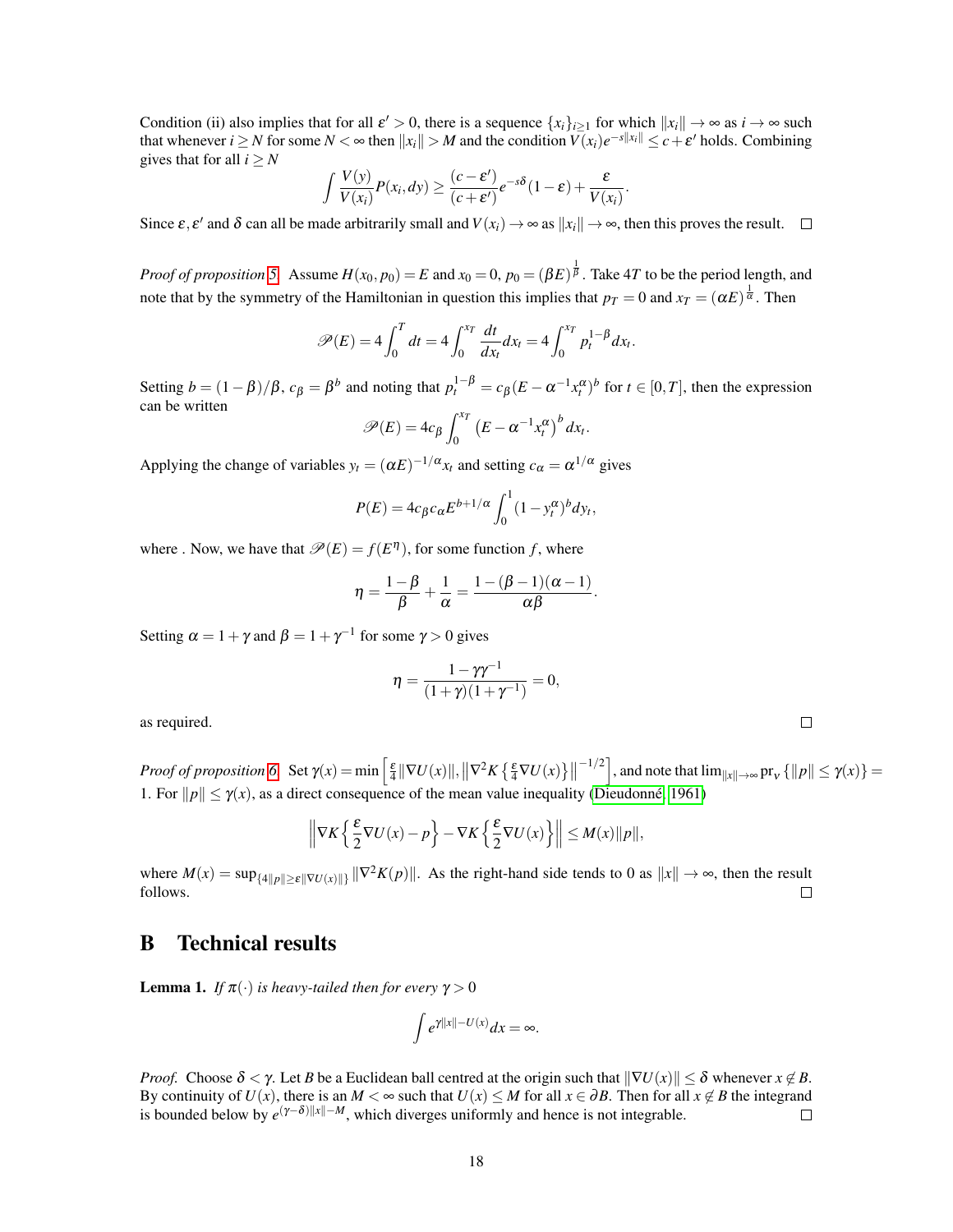<span id="page-18-0"></span>**Lemma 2.** *If*  $\pi(x)$  *is heavy-tailed then for any*  $\eta > 0$  *there is an*  $r < \infty$  *such that* 

$$
P\{x,B_r(x)\}>1-\eta.
$$

*Proof.* We need to show that  $Q\{x, B_r(x)\} > 1 - \eta$ , for any *x*. After one leapfrog step we have

$$
x_{\varepsilon} = x_0 + \varepsilon \nabla K \left\{ p_0 - \frac{\varepsilon}{2} \nabla U(x_0) \right\},
$$
  

$$
p_{\varepsilon} = p_0 - \frac{\varepsilon}{2} \nabla U(x_0) - \frac{\varepsilon}{2} \nabla U(x_{\varepsilon}).
$$

Write  $||x||_{\infty}$  for the supremum norm, and note that by equivalence of norms in finite dimensions we can write  $\|x\|_{\infty} \le C \|x\|$  for all *x*, for some  $C < \infty$ . We have that  $\nabla U(x) \in C_0(\mathbb{R}^d)$ , which implies  $\|\nabla U(x)\|$ *M*/*C* for some  $M < \infty$  which does not depend on *x*, so that  $\|\nabla U(x)\|_{\infty} < M$ . The class of distributions for  ${p_0 - \varepsilon \nabla U(x_0)/2}$  is therefore tight. Now recall that if *f* is a locally bounded function, and  $\mathscr F$  a tight family of probability measures, then the resulting family of probability measures induced by pushing forward each element of  $\mathscr F$  through *f* is also tight. So since  $\nabla K$  is continuous and hence locally bounded, the result follows.  $\Box$ 

Lemma 3. *If* [\(7\)](#page-3-4) *and* [\(10\)](#page-3-6) *hold then*

<span id="page-18-2"></span>
$$
\lim_{\|x\| \to \infty} \frac{\|\nabla K\{\frac{\varepsilon}{4}\nabla U(x)\}\|}{\|x\|} = \infty.
$$
\n(24)

*Proof.* First we re-write the expression

$$
\lim_{\|x\|\to\infty}\frac{\|\nabla K\{\frac{\varepsilon}{4}\nabla U(x)\}\|}{\|x\|}=\lim_{\|x\|\to\infty}\frac{\|\nabla K\{\frac{\varepsilon}{4}\nabla U(x)\}\|}{\|\nabla K\circ\nabla U(x)\|}\frac{\|\nabla K\circ\nabla U(x)\|}{\|x\|},
$$

Now, [\(10\)](#page-3-6) implies that the first term will be bounded below by a finite positive constant, while [\(7\)](#page-3-4) ensures that the second will have an infinite limit, proving the result.  $\Box$ 

<span id="page-18-1"></span>**Lemma 4.** *If*  $\pi(\cdot)$  *is light-tailed,* [\(7\)](#page-3-4) *and either of* [\(11\)](#page-3-7) *or* [\(12\)](#page-3-5) *hold and*  $||p_0|| \leq \frac{\varepsilon}{4}$  min{ $||\nabla U(x_0)||, ||\nabla U(x_0)||_{\infty}$ } *then there is a*  $\gamma_M < \infty$  *such that, provided*  $||x_0|| \ge \gamma_M$ , *it holds that*  $||x_\varepsilon|| \ge M ||x_0||$ *, for any*  $M < \infty$ *.* 

*Proof.* Note

$$
||x_{\varepsilon}|| = ||x_0 + \varepsilon \nabla K \left\{ p_0 - \frac{\varepsilon}{2} \nabla U(x_0) \right\}|| \geq \varepsilon ||\nabla K \left\{ p_0 - \frac{\varepsilon}{2} \nabla U(x_0) \right\}|| - ||x_0||.
$$

It is therefore sufficient to show that for any  $M < \infty$  we can choose an  $||x_0||$  large enough that

$$
\|\nabla K\left\{p_0-\frac{\varepsilon}{2}\nabla U(x_0)\right\}\| \geq \frac{(M+1)}{\varepsilon}\|x_0\|.
$$

Under [\(11\)](#page-3-7), note that

$$
||p_0 - \frac{\varepsilon}{2} \nabla U(x_0)|| \geq \frac{\varepsilon}{2} ||\nabla U(x_0)|| - ||p_0|| \geq \frac{\varepsilon}{4} ||\nabla U(x_0)||,
$$

which implies

$$
\|\nabla K\left\{p_0-\frac{\varepsilon}{2}\nabla U(x_0)\right\}\| \geq \|\nabla K\left\{\frac{\varepsilon}{4}\nabla U(x_0)\right\}\|.
$$

By [\(24\)](#page-18-2), therefore, if  $||x_0||$  is chosen to be large enough then this can be made  $\geq (M+1)||x_0||/\varepsilon$ , for any finite *M*, proving the result.

Under [\(12\)](#page-3-5), recall that there exists global constants *C*, *c* > 0 such that *C*||∇*U*(*x*)|| ≥ ||∇*U*(*x*)||∞ ≥ *c*||∇*U*(*x*)|| for all  $x \in \mathbb{R}^d$ . It suffices in this setting therefore to show that we can choose an  $||x_0||$  large enough that

$$
\|\nabla K\left\{p_0-\frac{\varepsilon}{2}\nabla U(x_0)\right\}\|_{\infty}\geq \frac{C(M+1)}{\varepsilon}\|x_0\|.
$$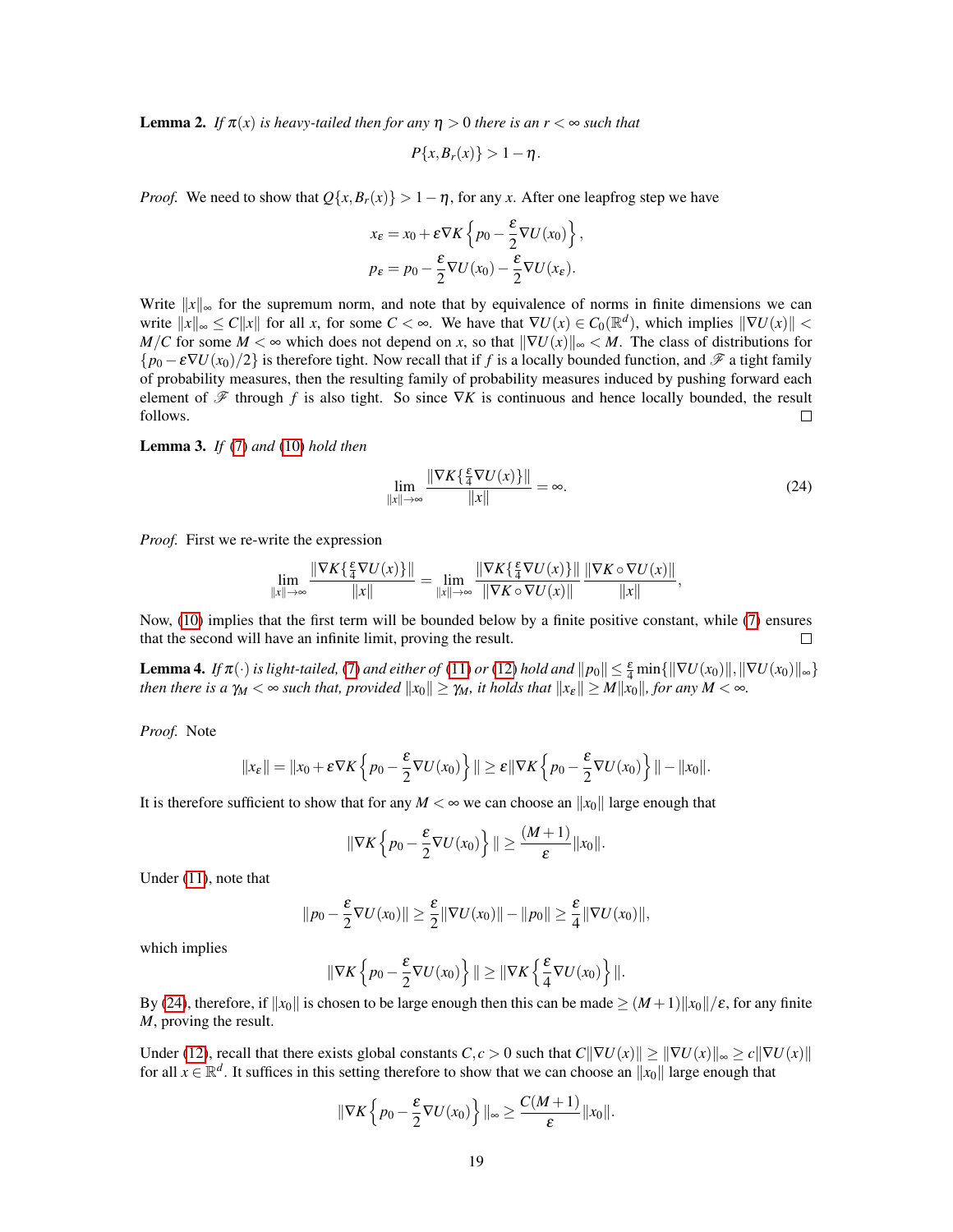We have

$$
\|\nabla K\left\{p_0-\frac{\varepsilon}{2}\nabla U(x_0)\right\}\|_{\infty}=\max_j|k'\{p_0(j)-\partial_j U(x_0)\}|.
$$

Write *i*<sup>\*</sup> and *j*<sup>\*</sup> to denote the indices for which  $||p_0 - \nabla U(x_0)||_{\infty} = |p_0(i^*) - \partial_{i^*} U(x_0)||$  and  $||\nabla U(x_0)||_{\infty} =$  $|\partial_j$ <sup>∗</sup>*U*(*x*<sub>0</sub>)|. We have:

$$
||p_0 - \frac{\varepsilon}{2} \nabla U(x_0)||_{\infty} = |p_0(i^*) - \partial_{i^*} U(x_0)|
$$
  
\n
$$
\geq |p_0(j^*) - \partial_{j^*} U(x_0)|
$$
  
\n
$$
\geq \frac{\varepsilon}{2} |\partial_{j^*} U(x_0)| - |p_0(j^*)|
$$
  
\n
$$
\geq \frac{\varepsilon}{4} |\partial_{j^*} U(x_0)|.
$$

Now,  $|p_0(i^*) - (\varepsilon/2)\partial_{i^*}U(x_0)| \geq (\varepsilon/4)|\partial_{j^*}U(x_0)|$  implies that  $|k'\{p_0(i^*) - (\varepsilon/2)\partial_{i^*}U(x_0)\}| \geq |k'\{(\varepsilon/4)\partial_{j^*}U(x_0)\}|$  $\| \nabla K \{ (\varepsilon/4) \nabla U(x_0) \} \|_{\infty}$ . Using the global bounds then we see that for any  $M < \infty$  we can choose an  $\|x_0\|$ large enough that

$$
\frac{\|\nabla K\{(\varepsilon/4)\nabla U(x_0)\}\|_{\infty}}{\|x_0\|} \ge \frac{C(M+1)}{\varepsilon}
$$

establishing the result.

<span id="page-19-0"></span>Lemma 5. *If* π(·) *is light-tailed and* [\(7\)](#page-3-4)*-*[\(10\)](#page-3-6) *and one of* [\(11\)](#page-3-7) *and* [\(12\)](#page-3-5) *hold, and provided that for any fixed*  $i \geq 0$ 

*(i)*  $||x_0|| \ge \gamma_M$  *for some*  $\gamma_M < \infty$ *,*  $(iii)$   $||p_0|| \leq (\varepsilon/4) \min\{||\nabla U(x_0)||, ||\nabla U(x_0)||_{\infty}\},\$ *(iii) M is large enough that*  $\phi(M) \geq 7/3$  *with*  $\phi$  *as in* [\(8\)](#page-3-1)*,*  $f(iv)$   $||x_{j\epsilon}|| \geq M ||x_{(j-1)\epsilon}||$  *for all*  $j \leq i$ *, it holds for any finite*  $M < \infty$  *that*  $||x_{(i+1)\varepsilon}|| \geq M ||x_{i\varepsilon}||$ .

*Proof.* We first show

<span id="page-19-1"></span>
$$
||p_{(i+\frac{1}{2})\varepsilon}|| \geq \frac{\varepsilon}{4} ||\nabla U(x_{i\varepsilon})||. \tag{25}
$$

,

To show [\(25\)](#page-19-1), first note by iterating [\(4\)](#page-2-1) and noting  $p_{(i+1/2)\varepsilon} = p_{i\varepsilon} - \varepsilon \nabla U(x_{i\varepsilon})/2$  that

$$
||p_{(i+\frac{1}{2})\varepsilon}|| = ||p_0 - \frac{\varepsilon}{2} \nabla U(x_0) - \varepsilon \sum_{j=1}^i \nabla U(x_{j\varepsilon})||
$$
  
\n
$$
\geq \varepsilon ||\nabla U(x_{i\varepsilon})|| - \frac{\varepsilon}{2} ||\nabla U(x_0)|| - \varepsilon \sum_{j=1}^{i-1} ||\nabla U(x_{j\varepsilon})|| - ||p_0||.
$$

Using the stated assumption that  $||p_0|| \le (\varepsilon/4) ||\nabla U(x_0)||$  then gives

$$
||p_{(i+\frac{1}{2})\varepsilon}|| \geq \varepsilon \left\{ ||\nabla U(x_{i\varepsilon})|| - \sum_{j=0}^{i-1} ||\nabla U(x_{j\varepsilon})|| \right\}.
$$

Now, [\(8\)](#page-3-1) implies that if  $||x_{(j-1)\varepsilon}|| \leq M^{-1}||x_{j\varepsilon}||$ ,  $||\nabla U(x_{(j-1)\varepsilon})|| \leq \phi(M)^{-1}||\nabla U(x_{j\varepsilon})||$ . Substituting into the above expression gives

$$
||p_{(i+\frac{1}{2})\varepsilon}|| \geq \varepsilon \left\{1-\sum_{j=0}^{i-1}\phi(M)^{j-i}\right\}||\nabla U(x_{i\varepsilon})||.
$$

To finish the argument we need to therefore show that  $\{1 - \sum_{j=0}^{i-1} \phi(M)^{j-i}\} \ge 1/4$ . First note that

$$
\sum_{j=0}^{i-1} \phi(M)^{j-i} = \phi(M)^{-i} + \phi(M)^{-(i-1)} + \dots + \phi(M)^{-1} = \sum_{j=1}^{i} \phi(M)^{-j}.
$$

 $\Box$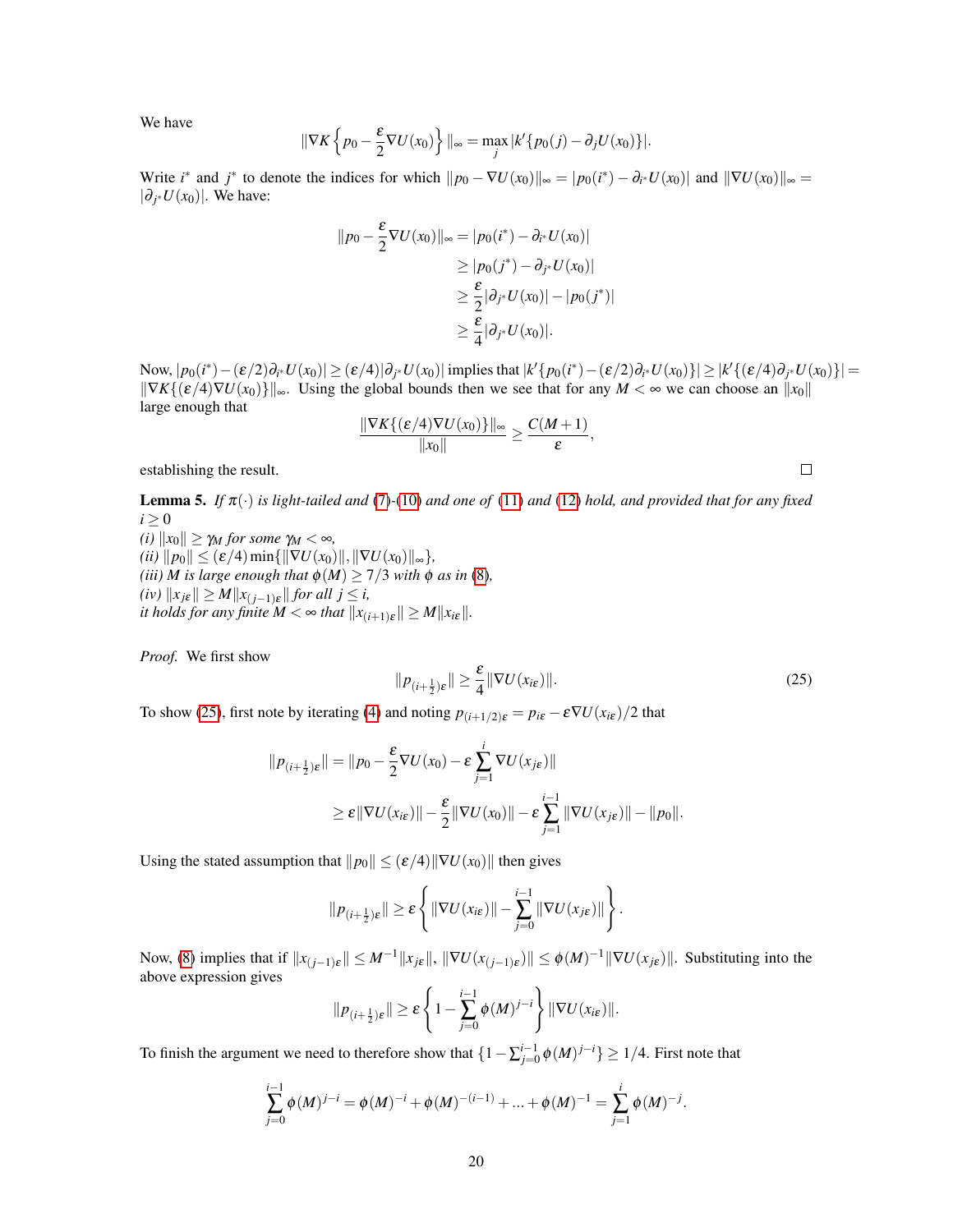Using simple geometric series identities gives

$$
\sum_{j=1}^{i} \phi(M)^{-j} = \frac{1 - \phi(M)^{-(i+1)}}{1 - \phi(M)^{-1}} - 1
$$
  
= 
$$
\frac{\phi(M) - \phi(M)^{-i}}{\phi(M) - 1} - \frac{\phi(M) - 1}{\phi(M) - 1}
$$
  
= 
$$
\frac{1 - \phi(M)^{-i}}{\phi(M) - 1}.
$$

Hence  ${1 - \sum_{j=0}^{i-1} \phi(M)^{j-i}} ≥ 1/4$  if

$$
1 - \frac{1 - \phi(M)^{-i}}{\phi(M) - 1} \ge 1/4,
$$

which will hold if  $\phi(M) \ge 7/3$  for any  $i \ge 1$ . The stated assumption that  $\phi(M) \ge 7/3$  therefore establishes [\(25\)](#page-19-1).

If [\(11\)](#page-3-7) holds, then [\(25\)](#page-19-1) can be combined with [\(24\)](#page-18-2) directly to show that for any  $M < \infty$  and  $\varepsilon \in (0, \infty)$ , if  $||x_{i\epsilon}|| \ge \gamma_M$  for some suitably chosen  $\gamma_M < \infty$  it will hold that

$$
\|\nabla K\{p_{(i+\frac{1}{2})\varepsilon}\}\| \ge \|\nabla K\left\{\frac{\varepsilon}{4}\nabla U(x_{i\varepsilon})\right\}\| \ge \frac{(M+1)}{\varepsilon}\|x_{i\varepsilon}\|.
$$

If [\(12\)](#page-3-5) holds instead of [\(11\)](#page-3-7), then the same result can be established using a similar argument to that given in the last paragraph of the proof of Lemma [B4.](#page-18-1) Hence, provided that  $||x_0|| \ge \gamma_M$ , for all  $i \ge 0$  it holds that

$$
||x_{(i+1)\varepsilon}|| = ||x_{i\varepsilon} + \varepsilon \nabla K \{p_{(i+\frac{1}{2})\varepsilon}\}||
$$
  
\n
$$
\geq \varepsilon ||\nabla K \{p_{(i+\frac{1}{2})\varepsilon}\}|| - ||x_{i\varepsilon}||
$$
  
\n
$$
\geq M ||x_{i\varepsilon}||,
$$

which proves the result.

<span id="page-20-0"></span>**Lemma 6.** *Under the same conditions as Lemma [B5](#page-19-0) and provided M is such that*  $\phi(M) \geq 5$ *, then*  $||p_{L\varepsilon}|| \geq$  $||p_0||$  *for any L*  $\geq$  1*.* 

 $\Box$ 

*Proof.* We have

$$
||p_{L\varepsilon}|| = ||p_0 - \frac{\varepsilon}{2} \{ \nabla U(x_0) + \nabla U(x_{L\varepsilon}) \} - \varepsilon \sum_{i=1}^{L-1} \nabla U(x_{i\varepsilon})||
$$
  
\n
$$
\geq \frac{\varepsilon}{2} \left\{ ||\nabla U(x_{L\varepsilon})|| - 2 \sum_{i=0}^{L-1} ||\nabla U(x_{i\varepsilon})|| \right\},
$$

by recalling that as in Lemma [B5](#page-19-0)  $\|p_0\| \le (\varepsilon/4) \|\nabla U(x_0)\|$ . Using [\(8\)](#page-3-1) and the stated assumptions we have for any  $i \leq L$  that

$$
\|\nabla U(x_{i\varepsilon})\| \leq \phi(M)^{i-L} \|\nabla U(x_{L\varepsilon})\|,
$$

which implies

$$
||p_{L\varepsilon}|| \geq \frac{\varepsilon}{2} \left\{ 1 - 2 \sum_{i=0}^{L-1} \phi(M)^{i-L} \right\} ||\nabla U(x_{L\varepsilon})||
$$

The stated assumptions  $\|p_0\| \leq (\varepsilon/4)\|\nabla U(x_0)\|$  and  $\phi(M)^L\|\nabla U(x_0)\| \leq \|\nabla U(x_{L\varepsilon})\|$  lead to the bound

$$
\|\nabla U(x_{L\varepsilon})\| \geq \phi(M)^L \frac{4}{\varepsilon} \|p_0\|,
$$